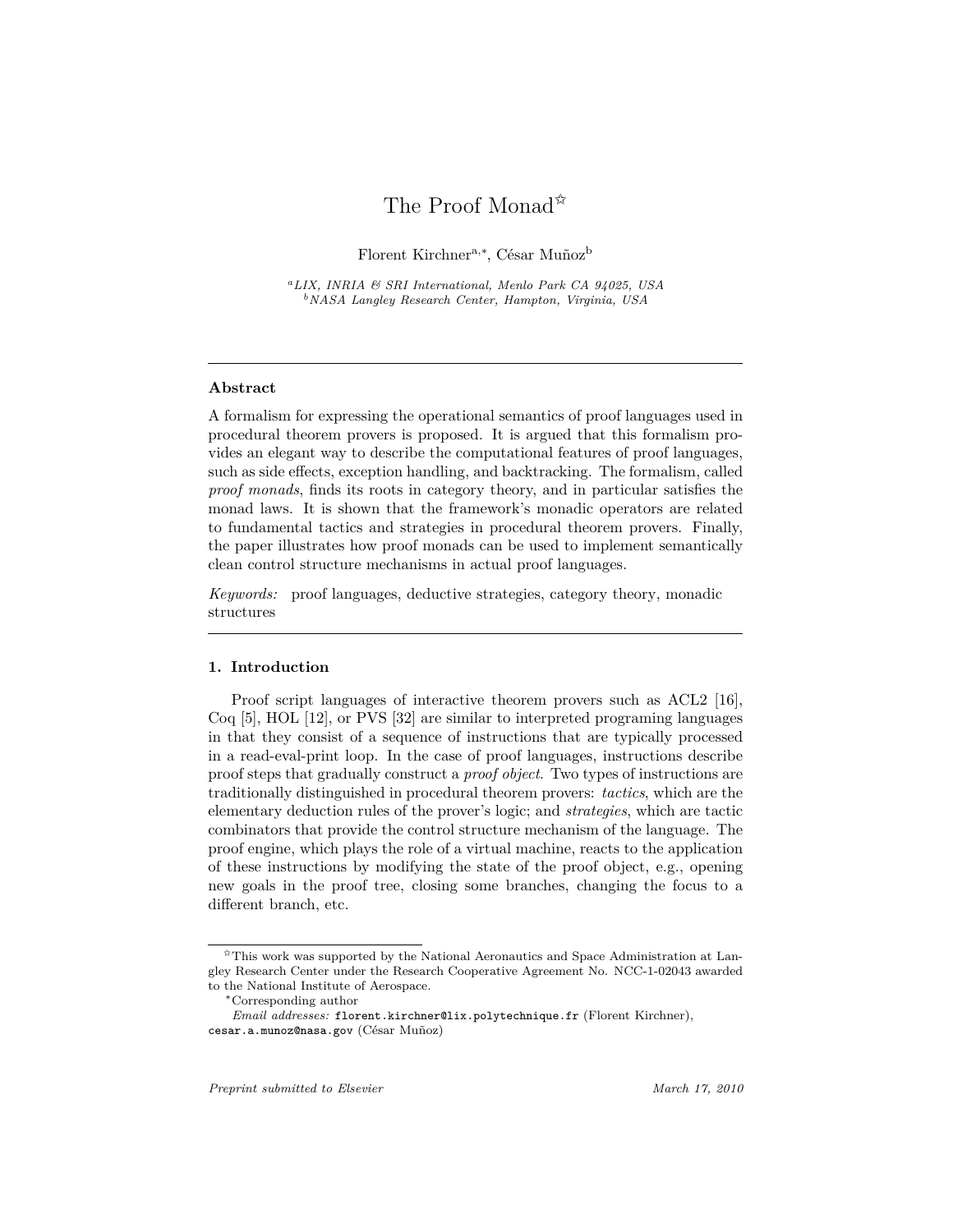## 1 INTRODUCTION 2

The last few years have seen an increasing interest on the development of proof languages for theorem provers and their formal semantics. Most notably, Sacerdoti et al. [8], Delahaye [10], and Martin et al. [26] propose various control structure languages, and use diverse semantic frameworks to formalize them. These approaches abstract away the human-prover interaction of procedural theorem provers, and focus on the representation of the proof object. This paper proposes a different approach to the semantics of proof languages that considers not only the proof object but also the outcome of the interaction with the theorem prover. This approach yields a formalism that is arguably closer in spirit to the read-eval-print loop model of interactive theorem provers.

Take for instance *λ*-terms, which are well-known to represent complete proof trees in constructive logic through the Curry-de Bruijn-Howard isomorphism. The encoding of incomplete proof trees requires non-trivial extensions to the *λ*-calculus with open terms, for example via metavariables and explicit substitutions [25, 31, 28, 15]. Unfortunately, open terms are not well-suited to capture the non-logical information that is required to express the semantics of the interactive proof construction process.

The limitations of the usual proof representation is illustrated by an attempt to formalize the semantics of one of PVS's most feature-rich strategies: try [2]. Informally, the script ( $try t_1 t_2 t_3$ ) applies its first argument  $t_1$  to the goal, and if it generates subgoals, it applies  $t_2$  to the subgoals; otherwise, it applies  $t_3$ . Furthermore, if  $t_2$  fails, for example, because  $t_2 = (fail)$ , then it initiates a backtracking sequence, which is propagated until it is evaluated as the first member of another try construct, in which case it evaluates its third argument. The semantics of try is given in terms of five different types of state information: *failure*, *success*, *skip*, *subgoals*, *backtrack*. Using |*.*| as a semantic evaluator, the behavior of try can be expressed as follows:

and the

$$
|(\texttt{try } t_1 \ t_2 \ t_3)| = \left| \begin{array}{cc} |t_3| & \text{if} & |t_1| \in \ \{skip, \} \text{skip}, \text{backtrack} \\\ |t_1| & \text{if} & |t_1| \in \ \{ \text{failure}, \text{success} \} \\ \text{backtrack} & \text{if} & |t_1| = \text{subgoals}, \\ \text{subgoals} & |t_2| \in \ \{ \text{failure}, \text{backtrack} \} \\ \text{subgoals} & |t_1| = \text{subgoals}, \\ |t_2| \in \ \{ \text{skip}, \text{subgoals} \} \\ |t_1| = \text{subgoals}, \\ |t_2| = \text{subgoals}, \\ |t_2| = \text{success} \end{array} \right.
$$

where

$$
|(\text{skip})| = skip
$$
  

$$
|(\text{fail})| = failure
$$
.

The information required to deal with the semantics of try is not part of the actual proof tree. In fact, in this explanation of the behavior of try, the proof tree is not even mentioned. This hints at an approach to express the interactive nature of proof script languages: the notion of proof object can be extended to include non-logical information such as a pointer to the subgoals that are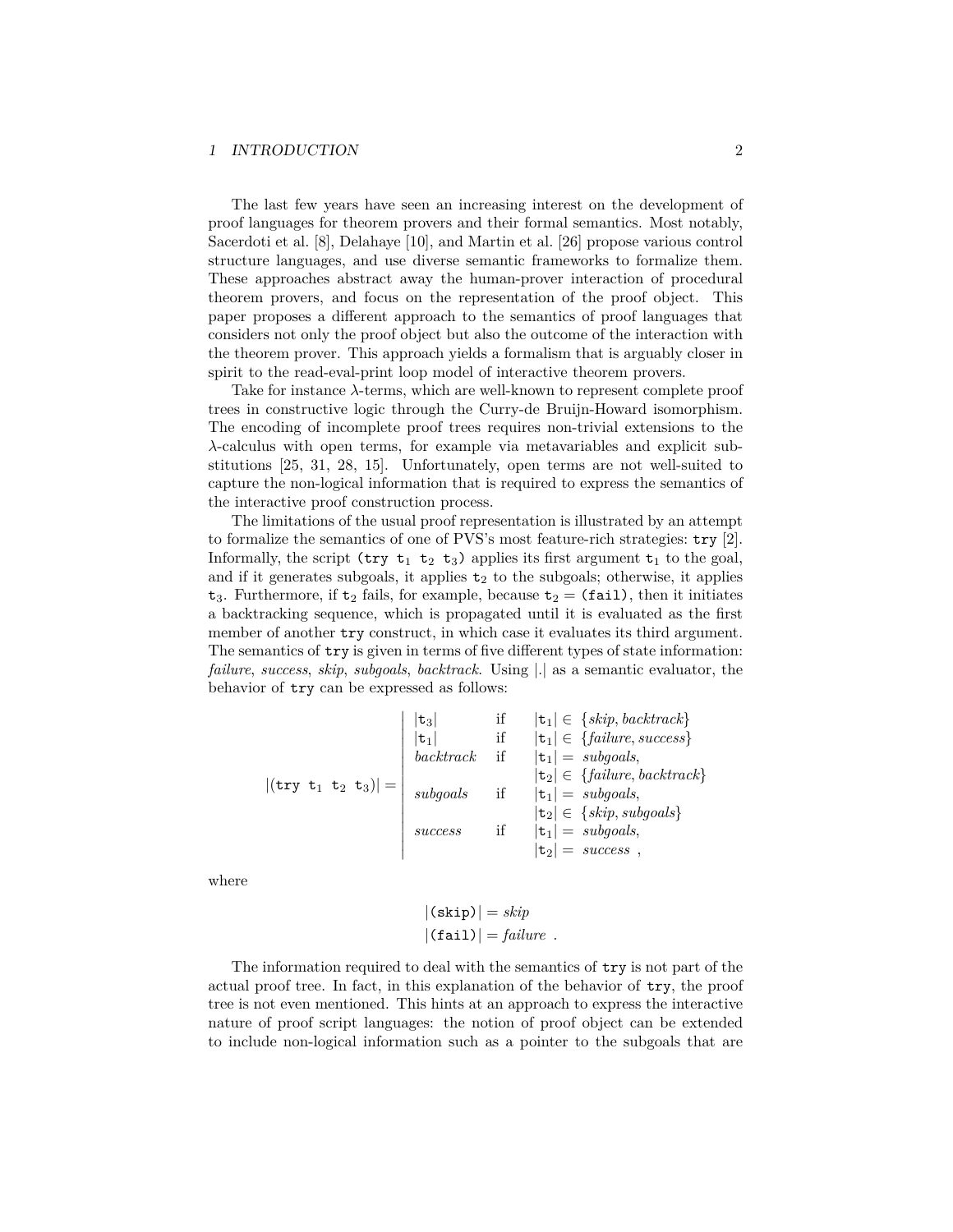## 2 PROOF TREES 3

currently open and feedback information for the user about the outcome of the proof steps that have been applied. Yet the question remains, whether there exists a consistent mathematical framework to construct these objects and what are their properties.

Monads are elements of the theory of categories introduced in computer science to deal with non-functional constructs in purely functional programming languages. The idea behind monads is to bundle extra information into the objects manipulated by functions. For instance, a function *f* mapping an element  $a$  to an element  $b$  could be extended to a function  $f'$  on pairs that also increases a counter *x*:  $f'(a, x) = (b, x + 1)$ . In this simplistic example, the "bundling" that enables the counting side-effect is done by using a pair of values. While this example illustrates the case of imperative side-effects, monads generalize this approach to any type of side-effects, such as exceptions, input-output, continuations, and non-determinism [39].

In this paper, it is shown how adding a monadic structure to a generic proof object provides a mathematical structure for expressing the formal semantics of non-trivial procedural proof languages. Section 2 reviews the core structure of proofs and defines a representation of proof trees that does not rely on any particular data structure. Section 3 provides a primer on category theory, before defining proof monads and their mathematical properties. Section 4 illustrates the use of proof monads by defining the semantics of a sample, parametric proof language. Section 5 discusses the concrete implementation of proof monads in two theorem provers: PVS and FSP [20]. Finally, Section 6 discusses the choices that were made and covers related work.

# **2. Proof Trees**

Given a formal language  $\mathcal L$  and an entailment relation  $\vdash$  defined by a set of deduction rules [4], a sequent is written  $\Gamma \vdash \Delta$ , where  $\Gamma, \Delta$  are sets of formulas of L. A proof is generally organized in a tree structure, called a *proof tree*, in which nodes are labelled with sequents. A *complete proof tree* is a tree of sequents where the leaves are axioms of  $\mathcal L$  and the connections between children and parent nodes are justified by the  $\vdash$ -deduction rules. Therefore, the root of a complete proof tree is a theorem in  $\mathcal{L}$ . In procedural theorem proving, a complete proof tree is gradually constructed from an *incomplete* tree, i.e., a tree where the leaves may not be axioms but open goals that have to be proven in order to declare the root formula a theorem. Henceforth, the term *proof tree* refers to both complete and incomplete proof trees and will be denoted by lower case letters *x, y, . . .*

**Definition 1 (Proof tree).** A proof tree is a set of sequents of  $\mathcal{L}$ -formulas, organized in a tree structure, where instances of  $\vdash$ -deduction rules constitute the links between nodes. As usual, the nodes of a tree can be referenced by their *position*. The set of *positions* of a tree *x* is denoted  $\mathcal{P}_x$ . If  $\alpha \in \mathcal{P}_x$ , then  $x|_{\alpha}$  denotes the subtree of x such that the node at position  $\alpha$  is the root.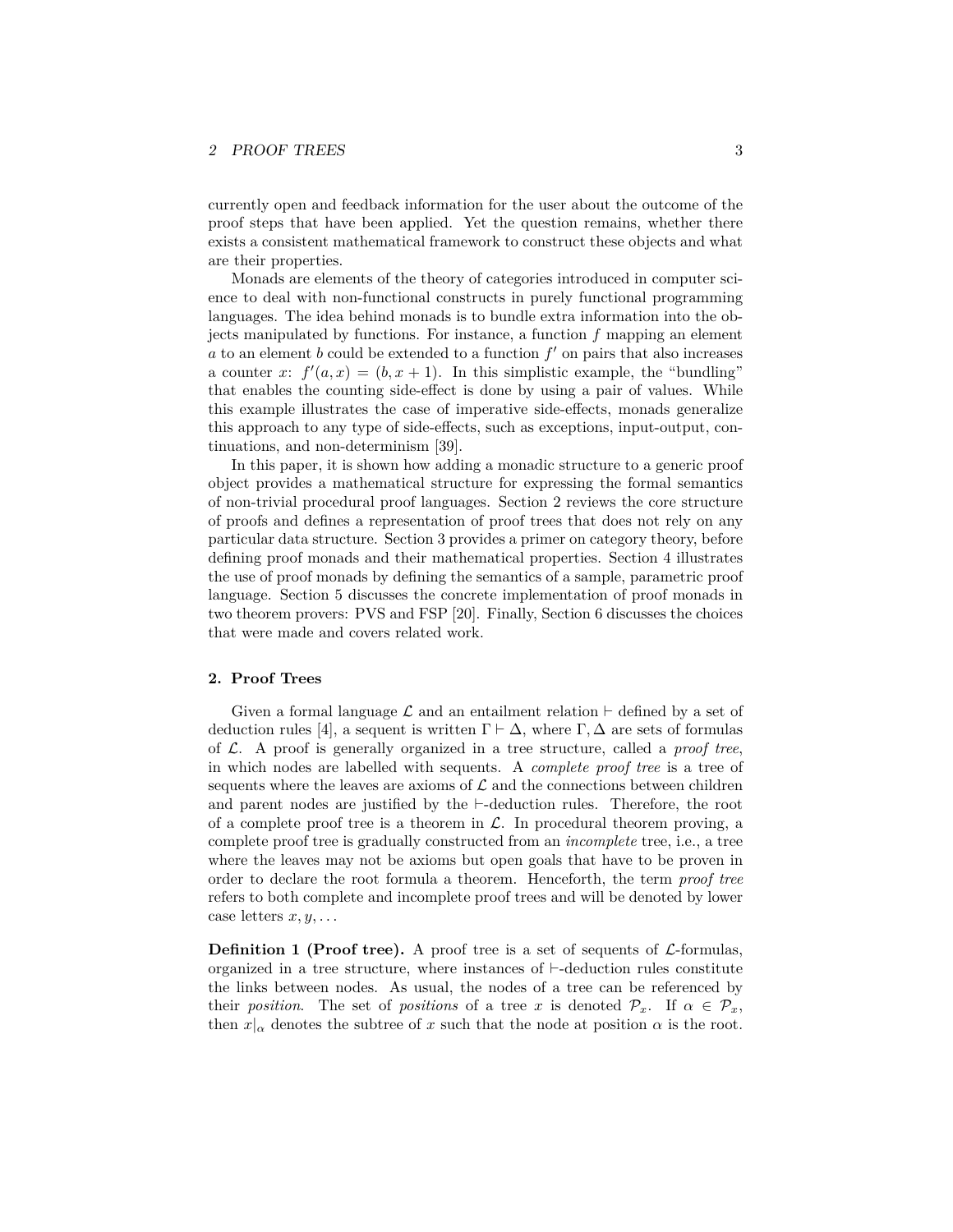## 2 PROOF TREES 4

Furthermore, the set of *open goals* of *x*, denoted  $\mathcal{O}_x$ , is the set of all positions  $\alpha \in \mathcal{P}_x$  such that  $x|_{\alpha}$  is an incomplete leaf of *x*.

The concrete representation of proof trees varies among different theorem provers. For instance, PVS uses a collection of tactic calls, whereas Coq and Alf [25] use variants of open *λ*-terms. Definition 1 considers an abstract representation of proof trees, which can be instantiated by different datatypes. For instance, the mapping between  $\lambda$ -terms and proof trees follows the Curry-de Bruijn-Howard isomorphism. Moreover, the process carried out by recursive command calls can be abstracted as the construction of a proof tree. Mappings between Coq and PVS tactics and enhanced *λ*-terms have been proposed in [18].

Since proof development in an interactive theorem prover is a sequential activity, an order relation between the open goals of a proof tree is also needed. This ordering can be chosen arbitrarily, but typically mirrors the various tree traversal algorithms. From now on, it is assumed that there is a total order ≺ on  $\mathcal{O}_x$ .

Procedural theorem provers limit the scope of a proof step application to a subset of open goals. The goals in this subset are called *current goals*, and they usually change after the application of a proof step. Although open goals are often scattered throughout the proof tree, the current goals are usually localized in a branch of the tree. In particular, the current goals are determined by the position of their nearest common ancestor. This position is called the *current index* and the children of the node in the current index are assumed to be either complete subtrees or open goals.

**Definition 2 (Indexed proof tree).** An *indexed proof tree*  $x[\alpha]$  is a proof tree *x* parametrized by a position  $\alpha \in \mathcal{P}_x$ . All open goals at position  $\beta \in \mathcal{O}_{x|_{\alpha}}$  are called *current goals*. The type  $\tau$  is the type of indexed proof trees.

Remark that using indices makes for a very compact representation of current goals. Most modern proof assistants are directly compatible with this abstraction. Others (e.g., [3]) require more fine-grained control over the selection of current goals, which can be achieved by directly indexing the leaves of the proofs and using more complex proof instructions to manipulate them.

Finally, the following operations are defined on indexed proof trees.

**Definition 3 (Leaf).** The partial function  $\downarrow_i$  of type  $\tau \to \tau$  maps an indexed proof tree  $x[\alpha]$  to the indexed proof tree  $x[\beta]$  such that  $\beta$  is the *i*-th element of  $\mathcal{O}_{x_{\alpha}}$  (under  $\prec$ ), when it exists.

**Definition 4 (Sibling).** The partial function  $\rightsquigarrow$  of type  $\tau \rightarrow \tau$  maps an indexed proof tree  $x[\alpha]$  to the proof tree  $x[\beta]$  such that  $\beta$  is the minimum element of  $\mathcal{O}_x \setminus \mathcal{O}_{x|_{\alpha}}$  (under  $\prec$ ), when it exists.

These next graphics illustrate the semantics of these functions. The big triangle represents a proof, of which the small triangle designates a subproof. The grayed area denotes the subtree whose open goals are the current goals. The function  $\downarrow$  is provides a way to displace the current index to a particular subgoal within the set of current goals. For instance,  $\downarrow$ <sub>1</sub> transforms the indexed proof tree: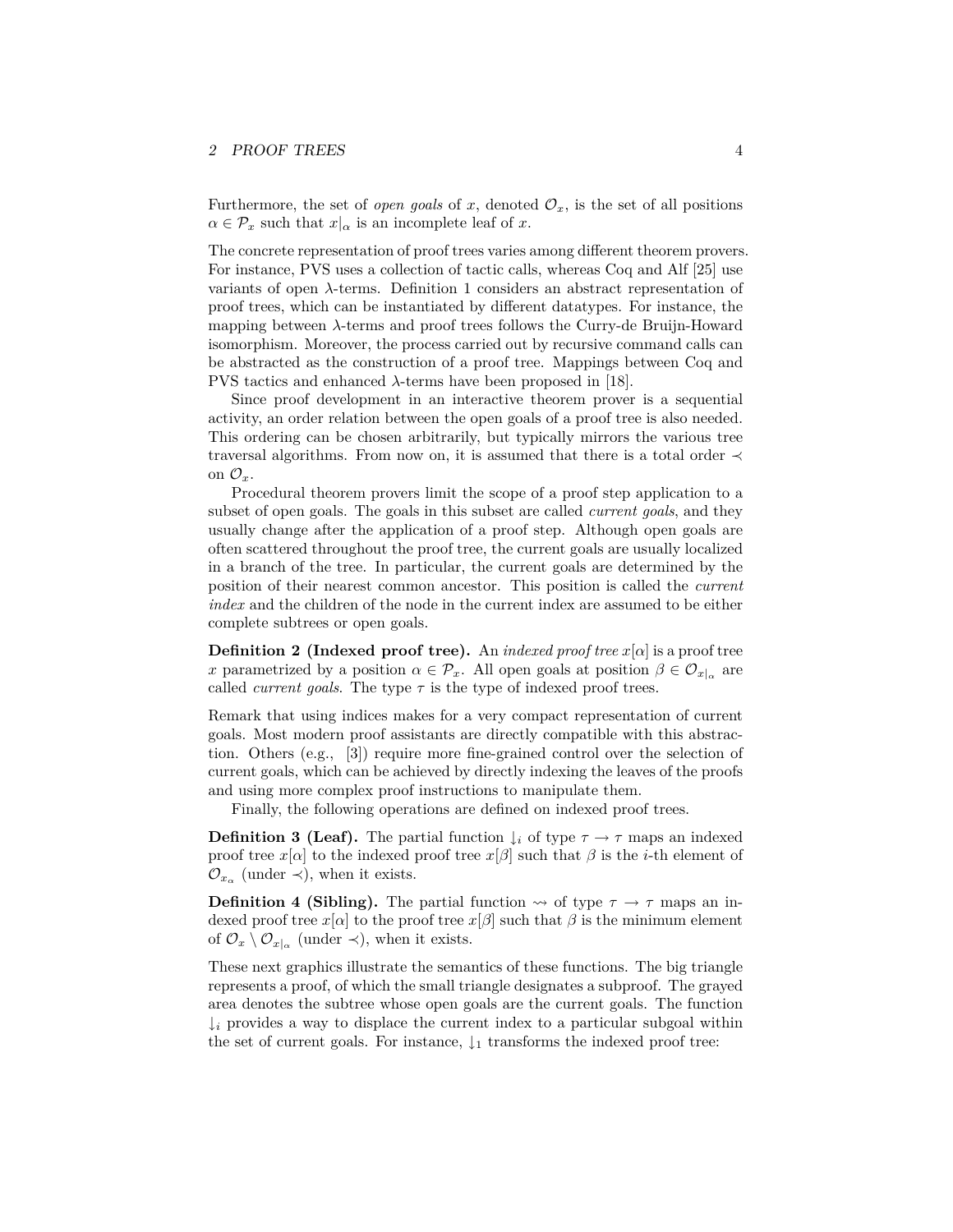

On the other hand, the function  $\sim$  would displace the index to the next open subgoal outside the set of current goals. For instance, given the indexed proof tree:



#### **3. Categories, Monads, and Proof Monads**

Adding *computational effects* such as side-effects, exceptions or input/output to pure functional languages is an important step towards the usability of these languages. While some languages such as OCaml or Scheme augment their semantics with adhoc constructions and rules, others such as Haskell or Gallina translate these features into pure functional constructs. One simple idea is to augment the objects that functions manipulate with computational objects such as a memory state, an exception stack, or an input/output socket. Moggi [29, 30] proposed the mathematical structure of *monads* to achieve this.

#### *3.1. Categories*

Monads are defined as a special kind of categories. For completeness, this section briefly reviews the theory of categories, using Buronni's graphical presentation [6]. For topical introductions to the subject, see [23, 1].

**Definition 5 (Graph).** A graph is defined as a quadruplet  $(G_0, G_1, s, t)$ , where *G*<sup>0</sup> is the set of *objects*, *G*<sup>1</sup> is the set of *morphisms* of the graph, and *s* and *t* are two applications such that:

$$
G_1 \xrightarrow[t]{s} G_0
$$

For any *morphism* f, the *objects*  $x = sf$  and  $y = tf$  are called respectively the *source* and the *target* of *f*, and we note  $f: x \rightarrow y$ .

Note that objects and morphisms are also called *nodes* and *arrows*, respectively. In reference to algebra, the objects *sf* and *tf* are also called the *domain* and *co-domain* of *f*, respectively.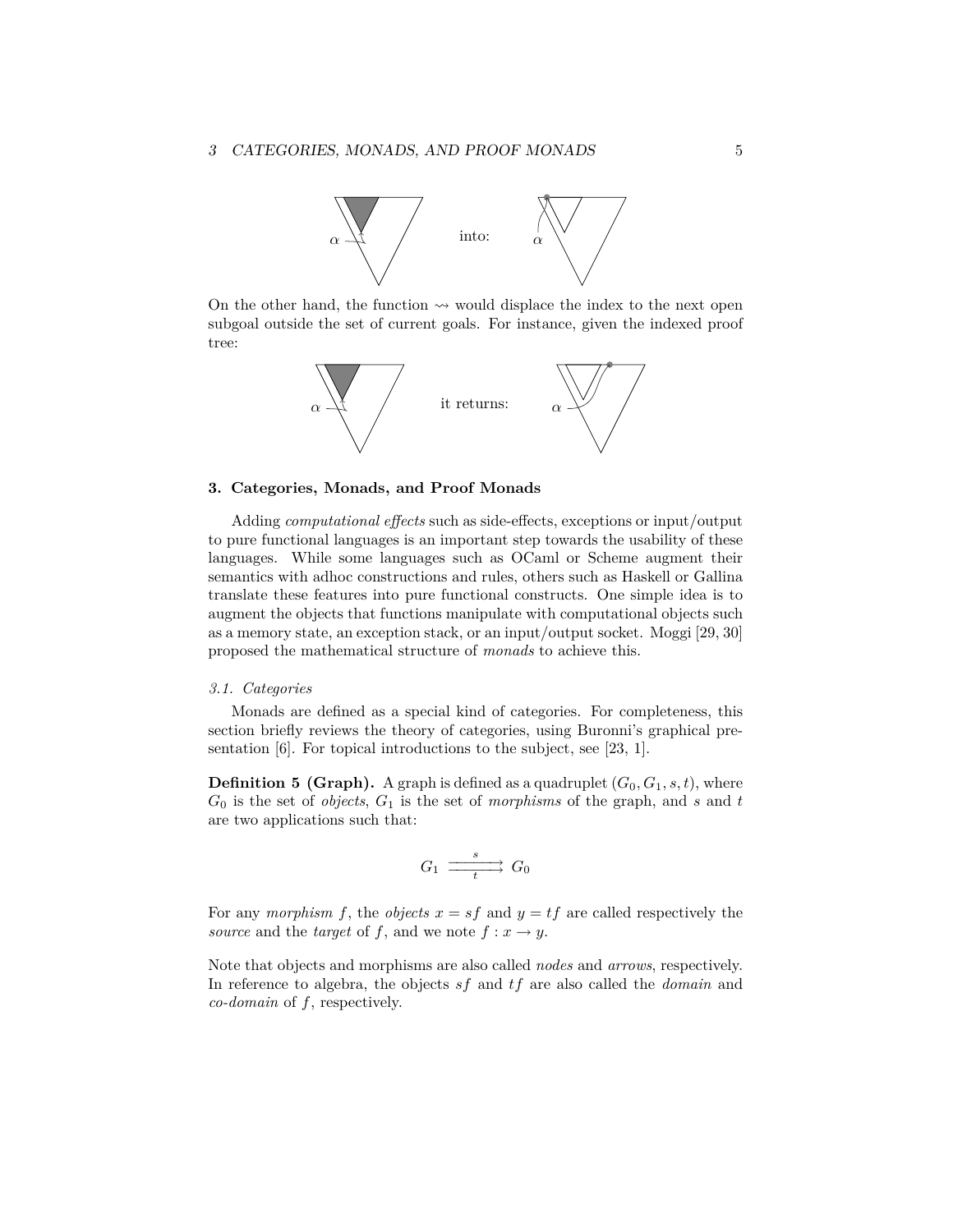**Definition 6 (Category).** A category is defined as a triple  $(G, id, \circ)$ , where  $G = (G_0, G_1, s, t)$  is a graph and id and  $\circ$  are morphism constructors, called respectively *identity* and *composition*:

$$
G_0 \xrightarrow{\text{id}} G_1 \qquad \qquad G_1 \times G_1 \xrightarrow{\circ} G_1
$$

The elements of a category verify:

• For any morphisms  $f, g \in G_1 \times G_1$  such that  $tf = sg$ ,

$$
s(f \circ g) = sf \qquad \qquad t(f \circ g) = tg \ .
$$

• For any object  $x$  of  $G_0$ ,

$$
s(\mathrm{id} \ x) = t(\mathrm{id} \ x) = x \ .
$$

• For any morphisms  $f, g, h$  of  $G_1 \times G_1 \times G_1$  such that  $tf = sg$  and  $tg = sh$ ,

$$
(f \circ g) \circ h = f \circ (g \circ h) .
$$

• For any morphism  $f: x \to y$  of  $G_1$ 

$$
f \circ (\mathrm{id} \ y) = (\mathrm{id} \ x) \circ f = f \ .
$$

**Definition 7 (Functor).** Functors are morphisms between categories. A functor  $F: C \to C'$  between two categories is defined by a transformation  $h: G \to C'$  $G'$  between their corresponding graphs such that:

• For any object  $x$  of  $G$ ,

$$
h(\mathrm{id} x) = \mathrm{id}(hx) .
$$

• For any morphisms  $f, g$  of  $G$  such that  $tf = sg$ ,

$$
h(f \circ g) = (hf) \circ (hg) .
$$

Composition between functors is defined by the composition between their corresponding graph transformations.

**Definition 8 (Natural transformation).** Natural transformations are morphisms between functors. Given two categories  $C, C'$  and two functors  $F, F'$ :  $C \to C'$ , a natural transformation  $\phi : F \to F'$  is a family of morphisms on  $C'$ indexed by the objects of *C*

$$
C\stackrel{F}{\underset{F'}{\bigcirc \quad }}C'
$$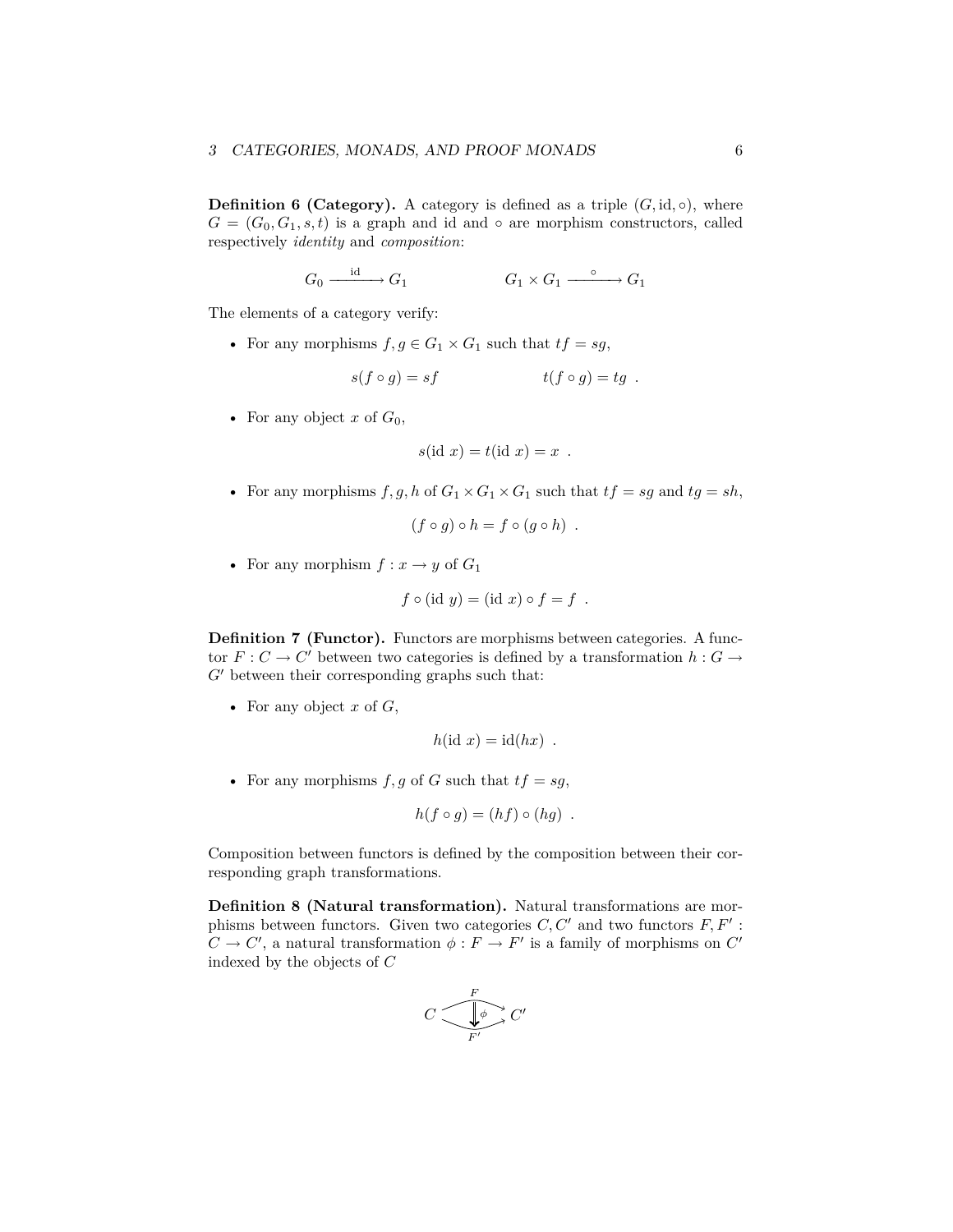such that:

• For any object  $x$  of  $C$ ,

$$
s\phi_x = Fx \qquad \qquad t\phi_x = F'x \ .
$$

• For any morphism  $f: x \to y$  of C,

$$
(Ff) \circ \phi_y = \phi_x \circ (F'f) \ .
$$

*3.2. Monads*

**Definition 9 (Monad).** A monad is a quadruplet  $(C, T, \text{unit}, \star)$  where  $C =$  $(G, id, \circ)$  is a category,  $T : C \to C$  is a functor, and unit : id  $T \to T$  and  $\star : T \to T$  $(id \rightarrow T) \rightarrow T$  are natural transformations



with the following properties:

• For any object *x* of *C* and morphism  $f: C \to TC$ ,

unit 
$$
x \star f = fx
$$
.

• For any object  $m$  of  $TC$ ,

$$
m \star \text{unit} = m .
$$

• For any object *m* of *TC* and morphisms  $f, g: C \to TC$ ,

$$
m \star \lambda x. ((fx) \star g) = (m \star f) \star g.
$$

The natural transformations unit and  $\star$  are commonly referred to as *monadic operators*.

In order to represent computational effects with monads, one has to encode programs as mappings from a category of *values* to the monad of *computations* defined over this category. Thus, assuming that the types *A* and *B* are objects from the category of values, and  $(T, \text{unit}, \star)$  is a monad, then a program is represented as a morphism  $A \to TB$ . The monadic operator unit :  $A \to TA$ initializes the system by turning a value into its trivial computation counterpart, and the operator  $\star : TA \to (A \to TB) \to TB$  allows a program of type  $A \to TB$ to be applied to a computation of type *T A*.

Of course, there are as many choices for *T* as there are computational effects and combinations of these. The following example illustrates the use of monads to describe the computational effects of exceptions in a programming language.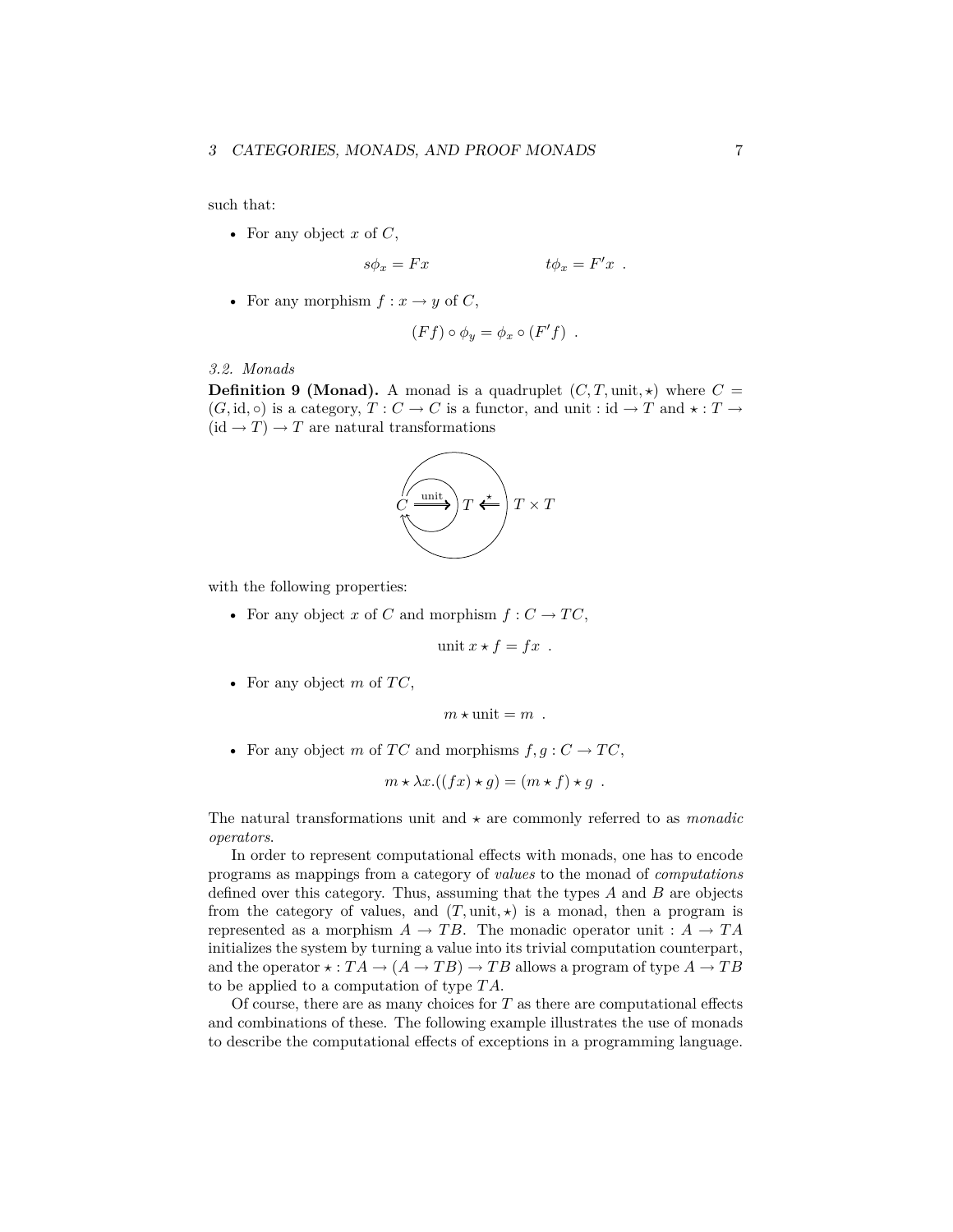**Example 1 (The exception monad).** Let  $P$  be a purely functional programming language and  $C_{\mathcal{P}}$  the category of its values. Exceptions can be added to P by defining a monad  $(C_{\mathcal{P}}, T, \text{unit}, \star)$  such that for any program p,

$$
Tp = \left| \begin{array}{c} \text{raise } e \\ \text{return } p \end{array} \right.
$$

where raise and return are two new datatypes of  $P$ . Note that the category of program values  $C_{\mathcal{P}}$  is extended to encompass these datatypes. The natural transformations unit and  $\star$  are defined as:

$$
\text{unit} = \lambda a.\text{return } a
$$
\n
$$
\star = \lambda m.\lambda f.\text{match } m \text{ with}
$$
\n
$$
\text{raise } e \longrightarrow \text{raise } e
$$
\n
$$
\text{return } a \rightarrow f a
$$

## *3.3. Proof Monads*

**Definition 10 (Proof monad).** Assume  $\mathcal{L}$  is a formal language and  $\vdash$  is an entailment relation operating on formulas of  $\mathcal{L}$ . Assume  $\tau$  is the type of indexed proofs in this formalism. Let  $C_{\tau}$  be the category of proof values and  $(\mathcal{M}, \text{unit}, \star)$ be a monad over  $C_{\tau}$  such that for all indexed proofs  $x[\alpha]$ :

$$
\mathcal{M} x[\alpha] = \begin{vmatrix} x[\text{success}] \\ x[\text{subgoals } b \alpha] \\ \text{exception } s \end{vmatrix}
$$

where *b* is a Boolean value, and *s* is an arbitrary symbol. Let match be a destructor of this datatype. The monadic operators are defined as follows:

$$
\begin{aligned}\n\text{unit} &= \lambda x[\alpha].x[\text{subgoals false } \alpha] \\
&\star = \lambda m.\lambda f.\text{match } m \text{ with} \\
&\quad x[\text{subgoals } b \alpha] \mapsto \text{match } f \, x[\alpha] \text{ with} \\
&\quad y[\text{subgoals } b' \ \beta] \mapsto y[\text{subgoals } (b \oplus b') \ \beta] \\
&\quad \star \mapsto f \, x[\alpha] \\
&\quad \star \mapsto m\n\end{aligned}
$$

where ⊕ stands for Boolean disjunction.

Note that the proof monad extends at the same time the type of indices, with the special symbols success and subgoals, and the type of indexed proof trees, with an exception proof-tree state exception. The symbols success, subgoals, and exception constitute the feedback information of the proof system, i.e., the outcome of a proof instruction:

• subgoals *b* indicates whether or not subgoals have been generated by the instruction. By convention subgoals false means that no subgoals were generated;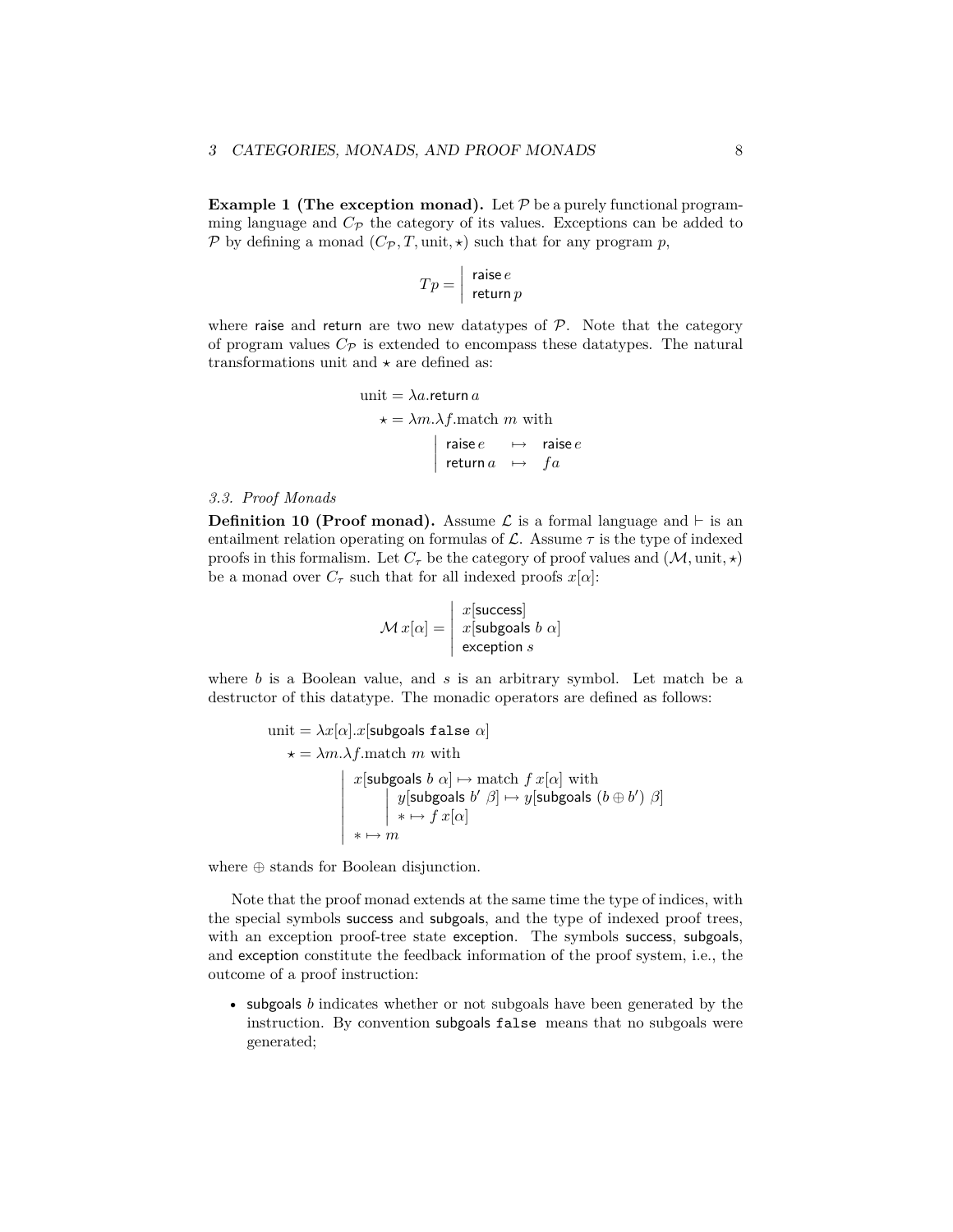- success indicates that the instruction has discharged (proven) all the current goals;
- exception *s* indicates that the instruction has raised an exception, labelled *s*. Exceptions are raised by the user (through the use of appropriate tactics) or by the proof engine (if a tactic fails to apply correctly).

As for the monadic operators unit and  $\star$ , the former can be understood as a neutral instruction that does not modify the proof tree, while the latter composes the outcome of an instruction with the application of a second.

Also note that, in order for this development to match the monadic requirements, it is assumed that a categorical interpretation of  $(\mathcal{L}, \vdash)$  exists. Such an interpretation, called the Lambek-Lawvere isomorphism [21, 24], was first introduced in the scope of intuitionistic propositional logic, and was later generalized to systems of increasing complexity [22, 33, 34, 35, 38, 14].

Propositions 1 and 2 ensure that the monadic operators of proof monads are correctly defined.

**Proposition 1.** The operators  $\star$  and unit *satisfy the left and right unit properties:*

$$
\forall x[\alpha] : \tau, \forall f : \tau \to \mathcal{M} \tau, (\text{unit } x[\alpha]) \star f = f x[\alpha]
$$
 (1)

$$
\forall m : \mathcal{M} \,\tau, m \star \text{unit} = m \tag{2}
$$

PROOF. The proofs of these two properties are easy. Formula  $(1)$  is proven by case analysis on the outcome of *f*. Formula (2) is proven by case analysis on *m*. Both proofs use the fact that the Boolean disjunction with false is the identity.

**Proposition 2.** *The operator*  $\star$  *is associative:* 

$$
\forall m: \mathcal{M} \tau, \forall f_1, f_2: \tau \to \mathcal{M} \tau, m \star \lambda x^{\tau}.((f_1 \ x) \star f_2) = (m \star f_1) \star f_2 \tag{3}
$$

**PROOF.** The proof is carried by case analysis on  $m$ , and on the outcome of  $f_1$ and  $f_2$ . The associativity of  $\oplus$  concludes the proof.

Additional map and join operators can also be defined. They are usually seen as a decomposition of the  $\star$  operator:  $m \star k = \text{join}(\text{map } k \text{ } m)$ .

**Definition 11 (Map).** The operator map lifts a function on proof trees to a function on computations.

$$
\begin{aligned}\n\text{map}: (\tau \to \tau) &\to (\mathcal{M}\,\tau \to \mathcal{M}\,\tau) \\
\text{map} &= \lambda f.\lambda m.m \star \lambda x.\text{unit} \,(f\,x) \\
&= \lambda f.\lambda m.\text{match } m \text{ with} \\
&\quad x[\text{subgoals } b \,\,\alpha] \mapsto x[\text{subgoals } b \,\,(f\,\alpha)] \\
&\quad * \mapsto m\n\end{aligned}
$$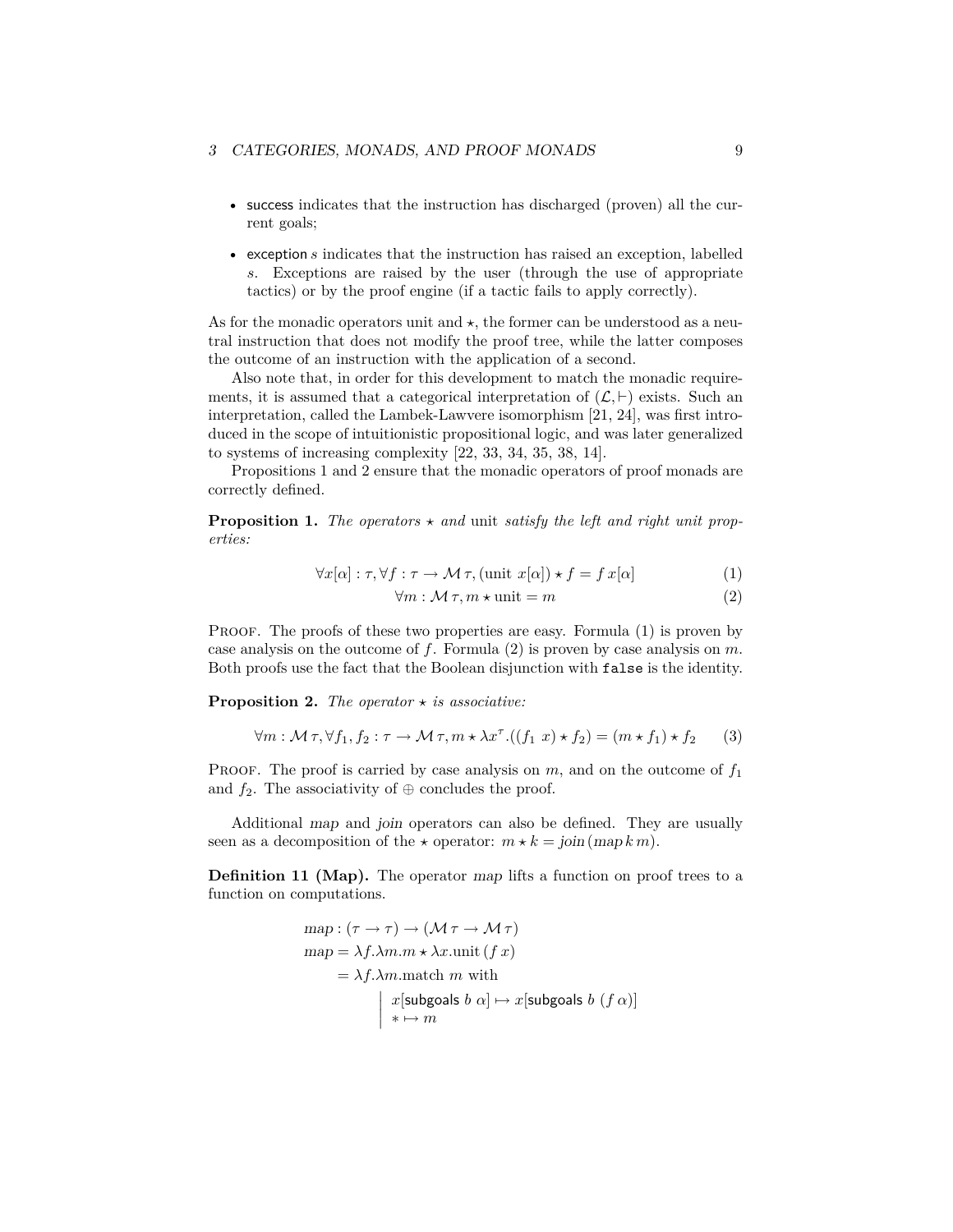**Definition 12 (Join).** The operator join flattens two layers of information into one.

$$
\begin{aligned}\n\text{join}: \mathcal{M}(\mathcal{M}\tau) &\to \mathcal{M}\tau \\
\text{join} &= \lambda m.m \star \lambda x.x \\
&= \lambda m.\text{match } m \text{ with} \\
x[\text{subgoals } b \alpha] &\mapsto x[\alpha] \\
&* \mapsto m\n\end{aligned}
$$

## **4. Semantics of a Proof Language**

This section illustrates the use of proof monads by specifying the semantics of a generic proof language. In this language, instructions are split into a logic-dependent set of tactics T, and a parametrized logic-agnostic set of strategies PRF(T). Let  $(M, \text{unit}, \star)$  be a monad over the category  $C_{\tau}$ , defined in accordance with Definition 10.

Consider a logical framework with a minimalistic propositional sequent calculus.

**Definition 13**  $(\mathcal{L}_{min})$ . The syntax of the minimalistic propositional logic  $\mathcal{L}_{min}$  is defined as follows:

$$
A, B = \top | f | A \Rightarrow B
$$

where f ranges over a set of propositional variables. Proof terms of this logic are given as Curien and Herbelin's  $\bar{\lambda}\mu\tilde{\mu}$ -terms [9] according to the following syntax:

$$
c = (v||e)
$$
  
\n
$$
v = \chi \mid \kappa \mid \lambda \chi^{A}.v \mid \mu \omega^{A}.c
$$
  
\n
$$
e = \omega \mid v \cdot e \mid \tilde{\mu} \chi^{A}.c
$$

where *c* denotes a command in the  $\bar{\lambda}\mu\tilde{\mu}$ -calculus, *v* denotes a term, and *e* denotes an environment. Additionally,  $\chi$  and  $\omega$  range over sets of term and environment variables, respectively, and  $\ltimes$  is a constant that inhabits  $\top$ . Note that the  $\lambda \mu \tilde{\mu}$ -terms used in this example are by no means central to the topic of this paper: their inclusion is solely meant to illustrate sequent labelling. For the interested reader, more details about the term structure, calculus and proofterm isomorphism are available in [9].

Sequents have the following form:

$$
\Gamma; e: A \vdash \Delta \qquad \qquad \Gamma \vdash v: A; \Delta
$$

Incomplete proofs are represented using metavariables at the level of proof terms. The sequent calculus is specified in Figure 1, in the form of a labelled rewriting system on (possibly incomplete) proof instantiations and derivations. This particular formalisation of a proof calculus as a rewriting system closely replicates the usual proof instantiation process (e.g., [31]), and is further developed in [17].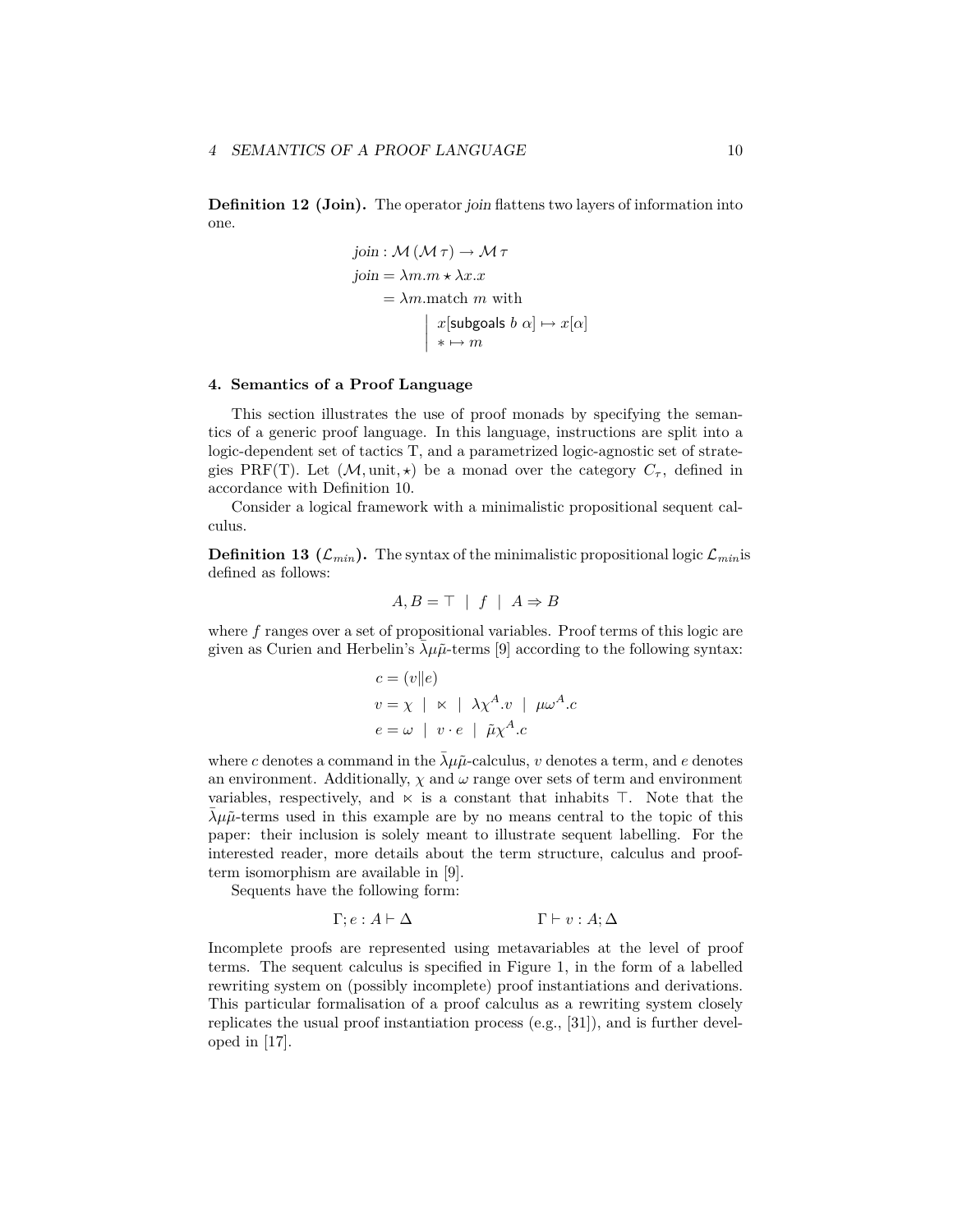$$
\Gamma; \Xi_0: A \vdash \chi: A \xrightarrow{\text{ax}_{\mathcal{L}} \chi} \overline{\Gamma; \chi: A \vdash \chi: A}
$$
\n
$$
\Gamma, \chi: A \vdash X_0: A \xrightarrow{\text{ax}_{\mathcal{R}} \chi} \overline{\Gamma, \chi: A \vdash \chi: A}
$$
\n
$$
\Gamma \vdash X_0: \text{true} \xrightarrow{\text{true}_{\mathcal{R}}} \overline{\Gamma \vdash \kappa: \text{true}}
$$
\n
$$
\Gamma; \Xi_0: A \Rightarrow B \vdash C \xrightarrow{\Rightarrow_{\mathcal{L}} \Gamma \vdash X_1: A} \Gamma; \Xi_1: B \vdash C
$$
\n
$$
\Gamma \vdash X: A \Rightarrow B \xrightarrow{\Rightarrow_{\mathcal{R}} \chi} \overline{\Gamma; X_1 \cdot \Xi_1: A \Rightarrow B \vdash C}
$$
\n
$$
\Gamma \vdash X: A \Rightarrow B \xrightarrow{\Rightarrow_{\mathcal{R}} \chi} \overline{\Gamma, \chi: A \vdash X_1: B}
$$
\n
$$
\Gamma; \Xi_0: A \vdash C \xrightarrow{\text{cut}_{\mathcal{L}} \chi \cdot B} \overline{\Gamma, \chi: A \vdash X_1: B} \Gamma, \chi: A; \Xi_1: B \vdash C
$$
\n
$$
\Gamma \vdash X_0: A \xrightarrow{\text{cut}_{\mathcal{R}} \omega \cdot B} \overline{\Gamma \vdash X_1: B} \Gamma; \Xi_1: B \vdash \omega: A
$$
\n
$$
\Gamma \vdash \mu \omega^A.(X_1|\Xi_1): A
$$

Figure 1: Sequent calculus of the minimalistic propositional logic

Unlike Curien and Herbelin's sequents, which can contain commands, their simplified version presented here only includes terms and environments. This is achieved by collating, in Curien and Herbelin's calculus, derivation rules that introduce commands with rules that eliminate them.

**Definition 14**  $(T_{min})$ . For each rewrite rule in Figure 1, an element *t* in the set of tactics  $T_{min}$  is defined. The syntax for each tactic is derived from the corresponding rule label:

$$
t = \text{ax}_{\mathcal{L}} \chi \mid \text{ax}_{\mathcal{R}} \chi \mid \text{true}_{\mathcal{R}} \mid \Rightarrow_{\mathcal{L}} \Rightarrow_{\mathcal{R}} \chi \mid \text{cut}_{\mathcal{L}} \chi B \mid \text{cut}_{\mathcal{R}} \chi B
$$

where  $\chi$  and  $B$  are respectively a proof term variable and a well-formed formula. The application of a tactic to a proof tree, denoted  $\langle t, x[\alpha] \rangle$  builds an object in  $M\tau$ , as described below.

The proof language PRF is a variation of the original proof language of the LCF system, which includes most of the features available in modern theorem provers such as Coq, Isabelle, and PVS.

**Definition 15 (PRF).** Given a tactic language  $T$ , the proof language  $PRF(T)$ for the minimalistic logic consists of the following tactics and strategies:

$$
s = \text{postcone} \mid \text{idtac} \mid i ; i \mid [i_{\text{list}}] \mid i : i \mid \Box
$$
  

$$
i = t \mid s
$$
  

$$
i_{\text{list}} = i, \dots, i
$$

where  $t \in T$ . Note that the nonterminal  $i_{\text{list}}$  denotes a comma-separated list of arbitrary length. The notation  $\langle , \rangle$  is extended to denote the application of all instructions (tactics and strategies) to proof trees, where  $\langle i, x[\alpha] \rangle$  has the type M*τ* .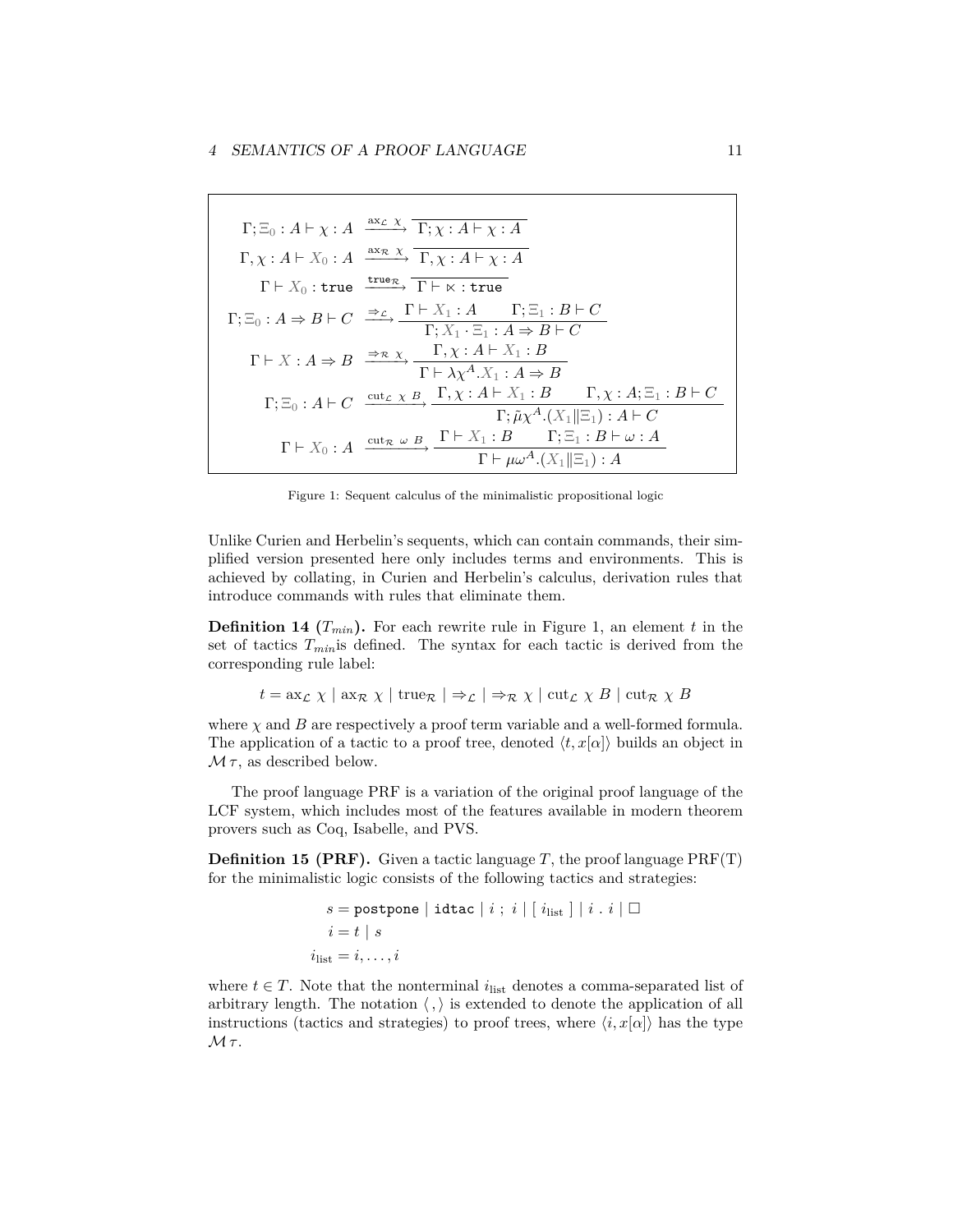The intended semantics of PRF(T) is described as follows (a more formal definition follows in Section 4.1):

- Tactics apply once their corresponding inference rule to *each* of the current goals. In particular, if the current index points to a subtree in the proof, the inferences are applied to all of the open goals in this subtree. The proof index remains unchanged, and the outcome of this application is recorded in the proof monad.
- The tactic postpone moves the index to the current goals to its brother. The symbol  $\cdot$  is a stepwise instruction evaluator, and  $\Box$  is an end-ofproof delimiter. These three elements will be referred to as *interactive commands*.
- The tactic idtac and the symbol ';' are the identity and sequential composition tactic combinators, respectively. The list combinator  $[i_1, i_2, \ldots, i_n]$ applies the instruction  $i_k$  to the *k*-th current subgoal. It is assumed that the number of current subgoals is equal to *n*. Since these combinators are used to build complex proof scripts, they will be referred to as *programming strategies*.

In this formalism, proof instructions are considered to be functions from proofs to computations, i.e., objects of type  $\tau \to \mathcal{M}\tau$ . In this sense, the proposed treatment of proof languages is very similar to that of functional programming languages.

**Definition 16 (** $\text{PRF}(T_{min})$ **).** The set of tactics in Definition 15 is instantiated with  $T_{min}$ , which forms the proof language  $PRF(T_{min})$ .

# *4.1. Semantics of Tactics*

The formal semantics of tactics is derived from the semantics given in Figure 1.

**Definition 17 (Formal semantics of tactics).** The result of the evaluation of a tactic *t* on an indexed proof  $x[\alpha]$  is derived from the semantics of its local application to a given sequent, as given in Figure 1, by the following algorithm.

- If there is only one current goal, the sequent inference rule is applied to the goal, with the necessary guards:
	- **–** if the topmost symbol of the current goal does not match the symbol required for the application of the logical inference rule, then the result is the monadic construction exception*s*, where *s* is a symbol that is associated with, say, the exception "tactic cannot be applied to current subgoal";
	- **–** if no conditions are necessary for the application of the inference rule and *y* is the proof *x* with the previously current goal closed, then the result is the monadic construction *y*[success];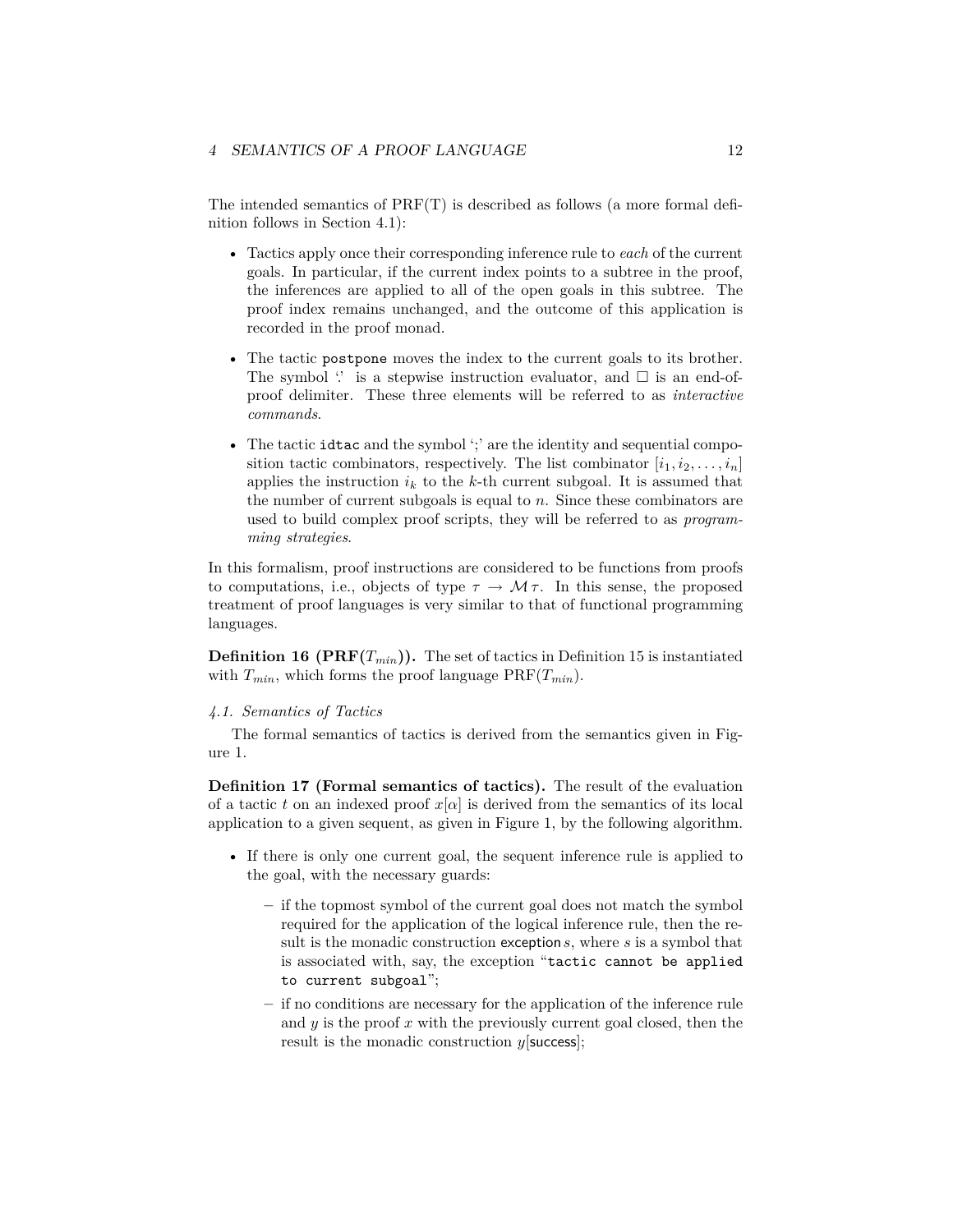- **–** if *n >* 0 conditions need to be discharged for the application of the inference rule and  $y$  is the proof  $x$  extended with the  $n$  corresponding subgoals, then the result is the monadic construction subgoals true *y*[*α*];
- **–** finally, if a tactic applies but does not modify *x*[*α*], then the result is the monadic construction subgoals false  $x[\alpha]$ . This is used mainly to perform bookkeeping tasks, such as formula renaming, some subgoals reordering, etc.
- If there are *m* current goals. In this case, the tactic *t* is recursively evaluated on each of the current goals following the proof tree's open goals ordering. Furthermore,
	- **–** if any of the evaluations generates an exception, then return the exception;
	- **–** if the evaluation discharges all current goals, and *z* is the proof *x* with its previously current goals closed, then the result is the monadic construction *z*[success];
	- **–** if, for some goals, subgoals are generated, and *z* is the proof *x* extended with the subgoals, then the result is the monadic construction subgoals true *z*[*α*];
	- **–** if the tactic has not modified any of the current goals, then the result is the monadic construction subgoals false  $x[\alpha]$ .

**Example 2.** Let  $x[\alpha]$  be a proof tree with only one current goal, representing the following formula:

$$
\Gamma;\Xi_0:A\Rightarrow B\vdash C
$$

Without loss of generality, we can assume that  $\alpha$  represents the position of this open goal in *x*. Let  $z[\beta]$  be a proof tree where no such current goal exists. The semantics of  $\Rightarrow$  c is given by

$$
\langle \Rightarrow_{\mathcal{L}}, x[\alpha] \rangle \rightarrow \text{subgoals true } y[\alpha]
$$

$$
\langle \Rightarrow_{\mathcal{L}}, z[\beta] \rangle \rightarrow \text{exception s}
$$

where:

• *y* is a proof tree exactly as *x* except in the position  $\alpha$ , where  $y|_{\alpha}$  represents the subtree of the following derivation:

$$
\frac{\Gamma \vdash X_1 : A \qquad \Gamma; \Xi_1 : B \vdash C}{\Gamma; X_1 \cdot \Xi_1 : A \Rightarrow B \vdash C}
$$

Note that the index  $\alpha$  remains unchanged by the tactic application.

• s is the symbol that uniquely represents the exception "tactic cannot be applied to current subgoal".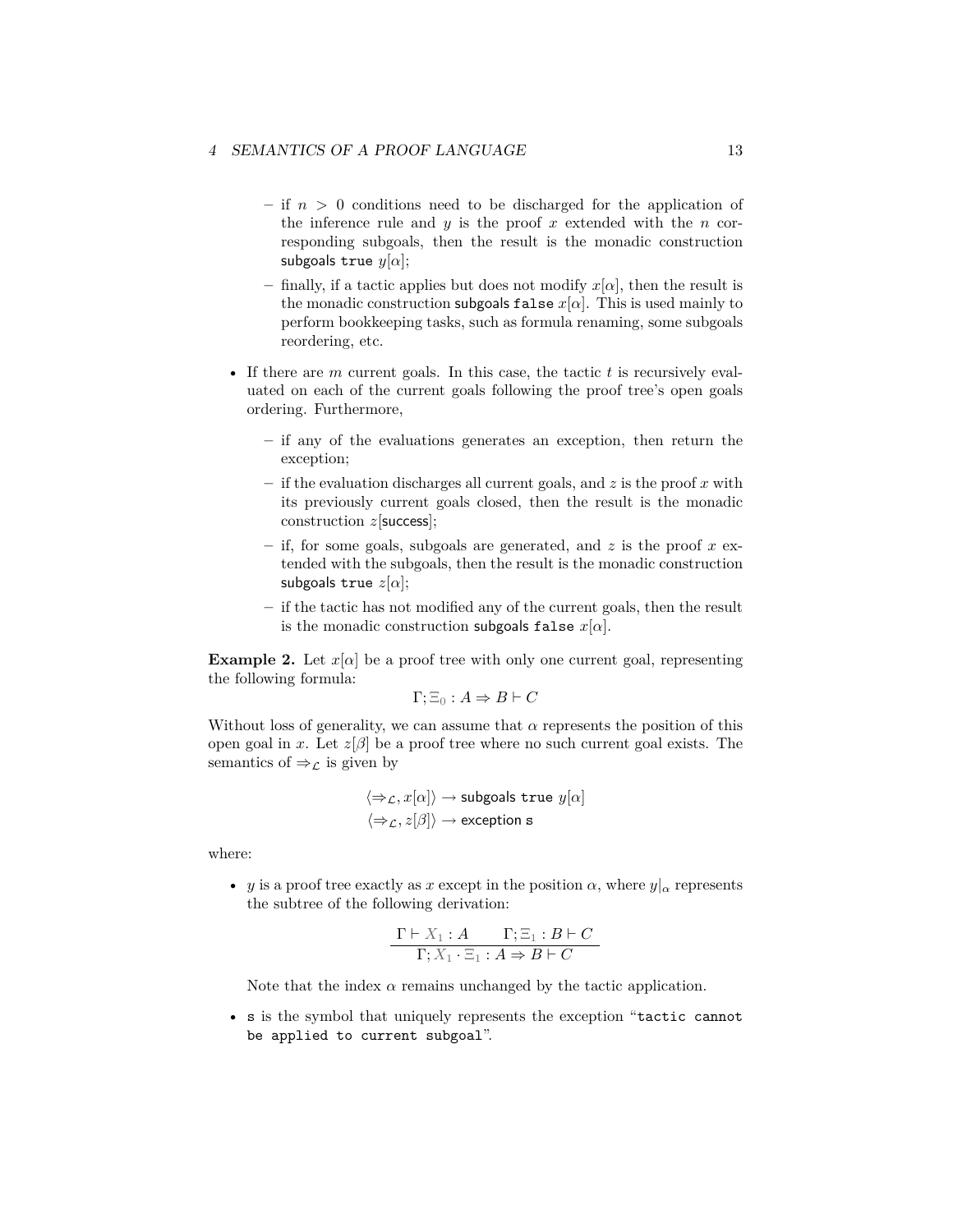```
\langleidtac, x[\alpha] \rangle \rightarrowunit x[\alpha]\langle c_1; c_2, x[\alpha] \rangle \rightarrow \langle c_1, x[\alpha] \rangle \star c_2\langle [c, l], x[\alpha] \rangle \rightarrow fold_{\alpha, 0} [c, l] \langle c, x[\text{success}] \ranglewith
           fold_{\alpha,i} [c] m \rightarrow match m with
                      \overline{\phantom{a}}\overline{\phantom{a}}\overline{\phantom{a}}\overline{\phantom{a}}\overline{\phantom{a}}\overline{\phantom{a}}I
                      I
                      I
                      I
                      \overline{\phantom{a}}\overline{\phantom{a}}\overline{\phantom{a}}\overline{\phantom{a}}\overline{\phantom{a}}\overline{\phantom{a}}x[subgoals b \beta] \mapsto match \langle c, x[\downarrow_i \alpha] \rangle with
                                          \overline{\phantom{a}}\overline{\phantom{a}}\overline{\phantom{a}}\overline{\phantom{a}}I
                            x[success] \mapsto match \langle c, x[{\downarrow_i} \alpha] \rangle with
                                                y[subgoals b' \gamma] \mapsto y[subgoals (b \oplus b') \alpha]
                                               y[success] \mapsto y[subgoals b α]
                                              exception s 7→ exception s
                                          \overline{\phantom{a}}\overline{\phantom{a}}\overline{\phantom{a}}\vert \begin{array}{c} * \mapsto m \ \text{exception } s \mapsto \text{exception } s \end{array}y[subgoals b \gamma] \mapsto y[subgoals b \alpha]
                                               ∗ 7→ m
and
      fold_{\alpha,i} [c, l] m \rightarrow \text{match} m with
                      \overline{\phantom{a}}\overline{\phantom{a}}\overline{\phantom{a}}\overline{\phantom{a}}\overline{\phantom{a}}\overline{\phantom{a}}\overline{\phantom{a}}\overline{\phantom{a}}\overline{\phantom{a}}\overline{\phantom{a}}\overline{\phantom{a}}\overline{\phantom{a}}x[subgoals b \beta] \mapsto match \langle c, x[\downarrow_i \alpha] \rangle with
                                          \overline{\phantom{a}}\overline{\phantom{a}}\overline{\phantom{a}}\overline{\phantom{a}}\overline{\phantom{a}}x[success] \mapsto fold<sub>\alpha, i+1</sub> [l] \langle c, x[\downarrow_i \alpha] \rangley[subgoals b' \gamma] \mapsto fold_{\alpha,i+1} [l] y[subgoals (b \oplus b') \gamma]
                                               y[success] \mapsto fold\alpha,i+1 [l] y[subgoals b β]
                                              \overrightarrow{exception} s \mapsto exception \overrightarrow{s}exception s 7→ exception s
```
Figure 2: Semantics of programming strategies

To conclude the example, these semantics can be extended to deal with any number of current goals: if there are *k* current goals, then either  $\Rightarrow$  c applies to all of them, and subgoals true *. . .* is generated. Otherwise, the exception constructor is used.

## *4.2. Semantics of Strategies*

**Definition 18 (Formal semantics of strategies).** Figures 2 and 3 complete the definition of the semantics of programming strategies and interactive commands, respectively.

The monadic operators unit and  $\star$  are exact denotations for the identity **idtac** and sequential composition ';' combinators. An intermediary function fold is used to inductively define the semantics of the list evaluation. The monadic operator map is also implicitly used to implement the tactic postpone.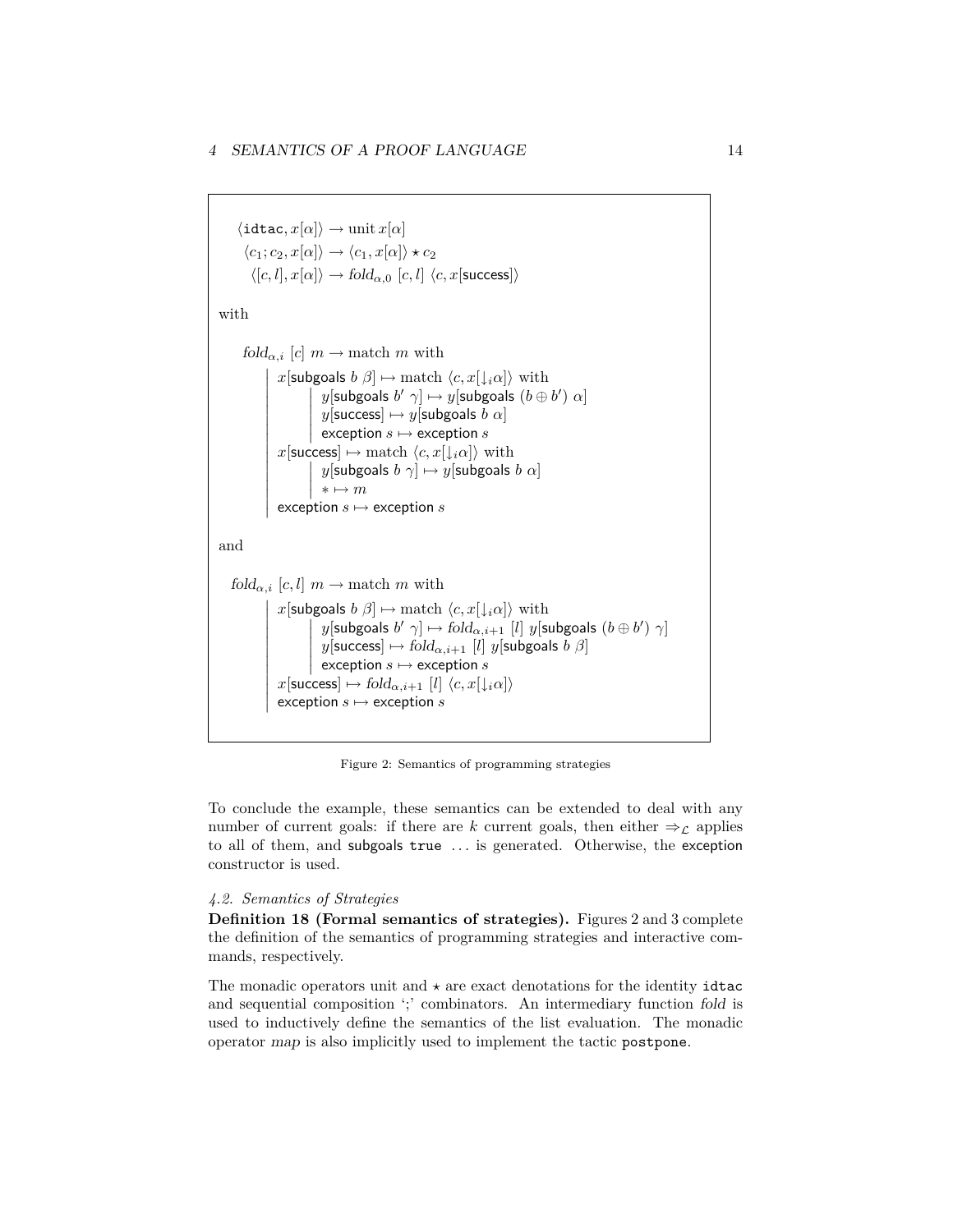$\langle$  postpone,  $x[\alpha] \rangle \rightarrow$  subgoals false  $x[\rightsquigarrow \alpha]$  $\langle c_1.c_2, x[\alpha] \rangle \rightarrow$  match  $\langle c_1, x[\alpha] \rangle$  with  $y[$ subgoals  $b \beta] \mapsto \langle c_2, y[1\!\downarrow_1 \beta] \rangle$  $y[$ success $]\mapsto \langle c_2, y[\leadsto\alpha]\rangle$ exception *s* 7→ exception *s*  $\langle \Box, x[\alpha] \rangle \rightarrow x$  success if no open goals remain in *x*, exception "the proof is not yet finished" else.



 $\langle$ spread *l*,  $x[\alpha] \rangle \rightarrow$  if length *l* > card  $\alpha$ then  $\langle$ [truncate (card *α*) *l*],  $x[\alpha]$ } else if length *l <* card *α* then  $\langle$ [extend  $(\text{card } \alpha) l$ ]*, x*[ $\alpha$ ] $\rangle$ else  $\langle [l], x[\alpha] \rangle$ ,

where

- length *l* and card *α* return respectively the length of the list *l* and the number of open goals in  $\alpha$ ;
- truncate*nl* and extend*nl* respectively truncate the list *l* at length *n* and extend the list *l* to length *n*, using its last element as a filler.

#### Figure 4: A safe list strategy

The list operator does not handle the case where the number of current goals and the number of commands in the list are not equal. In implementations of this strategy where such a mismatch can occur, tests are added to detect and correct these cases. Figure 4 shows the semantics of such a strategy, called spread: if there are fewer goals than commands in the list, then the list is truncated; if there are more goals than commands then the last command is applied by default. This treatment of special cases can also be applied to define safe versions of the commands postpone and '.'.

The proof language presented in this section can easily be extended with exception constructors and destructors, e.g., throw and catch such as in the upcoming Example 3, progress testers, e.g., Coq's orelse, and more complex strategies. Indeed, many of these language extensions are included in the im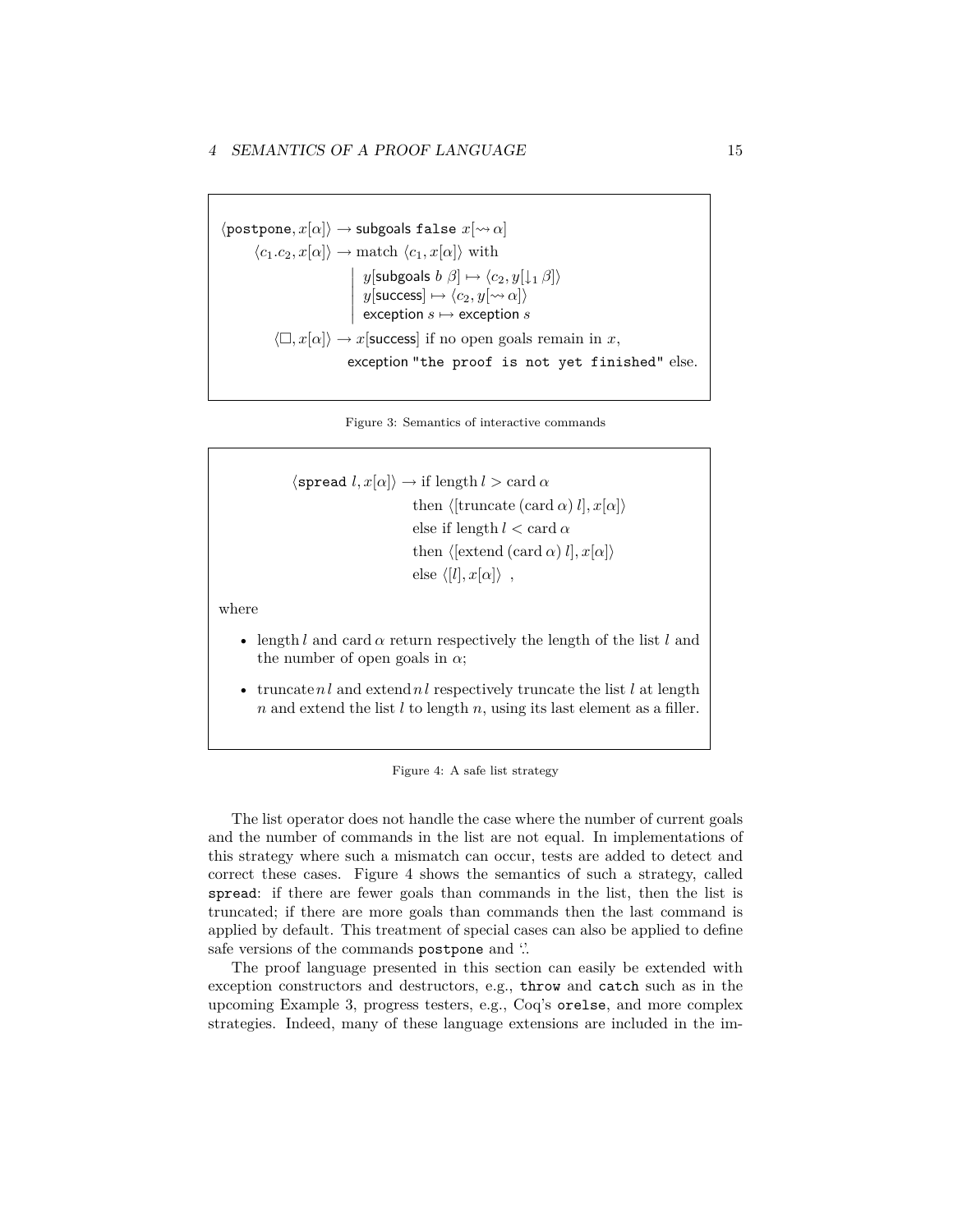plementations of this concept discussed in Section 5.

**Example 3.** An exception mechanism that uses exception to raise, propagate and catch failures can be defined as follows

$$
\langle \text{throw } s, x[\alpha] \rangle \to \text{exception } s
$$

$$
\langle \text{catch } i_1 i_2, x[\alpha] \rangle \to \text{match } \langle i_1, x[\alpha] \rangle \text{ with}
$$

$$
\downarrow \text{exception } s \mapsto \langle i_2, x[\alpha] \rangle
$$

$$
\downarrow m \mapsto m
$$

## *4.3. Characterization of Strategies*

The formalism presented here can be used to mathematically characterize the behavior of different kinds of strategies. For instance, programming strategies and interactive commands can be characterized as follows.

## **Proposition 3 (Proof commands characterization).**

- 1. *Let c be any proof command constituted only of tactics and programming strategies.* If  $\langle c, x | \alpha \rangle$  = subgoals *b*  $y | \beta$ , then  $\alpha = \beta$ . In other terms, the *programming strategies do not modify the position of the current index.*
- 2. *Interactive commands are the only constructs of a proof language that can modify the position of the current index in the proof.*

Proof. Proposition 1 is proven by case analysis on strategies. Proposition 2 is a straightforward corollary of Proposition 1. Q.E.D.

Remark that, while interactive commands can modify the position of the current index, they will not necessarily result in such a change. For instance, as a consequence of the semantics of  $\rightsquigarrow$ , postpone will not affect the current index if there is only one open goal in the proof tree.

The characterization effort can be pushed one level of abstraction higher, and reflect on what constitutes a proof strategy language:

- There needs to be a data structure to mirror user interaction: given a formal language, a consequence relation and the associated proof tree representation, it can be argued that the proof monad  $(M, \text{idtac}, \star)$  provides such a structure.
- Some constructors and a destructor for the monadic datatype, e.g., match, are required to generate and analyse proof feedback.
- The fold instruction is required to provide a way to apply distinct instructions to different current goals.
- Finally, there needs to be a programming language  $\lambda$  to build complex strategies out of simple ones—using the monadic datatype destructor if necessary.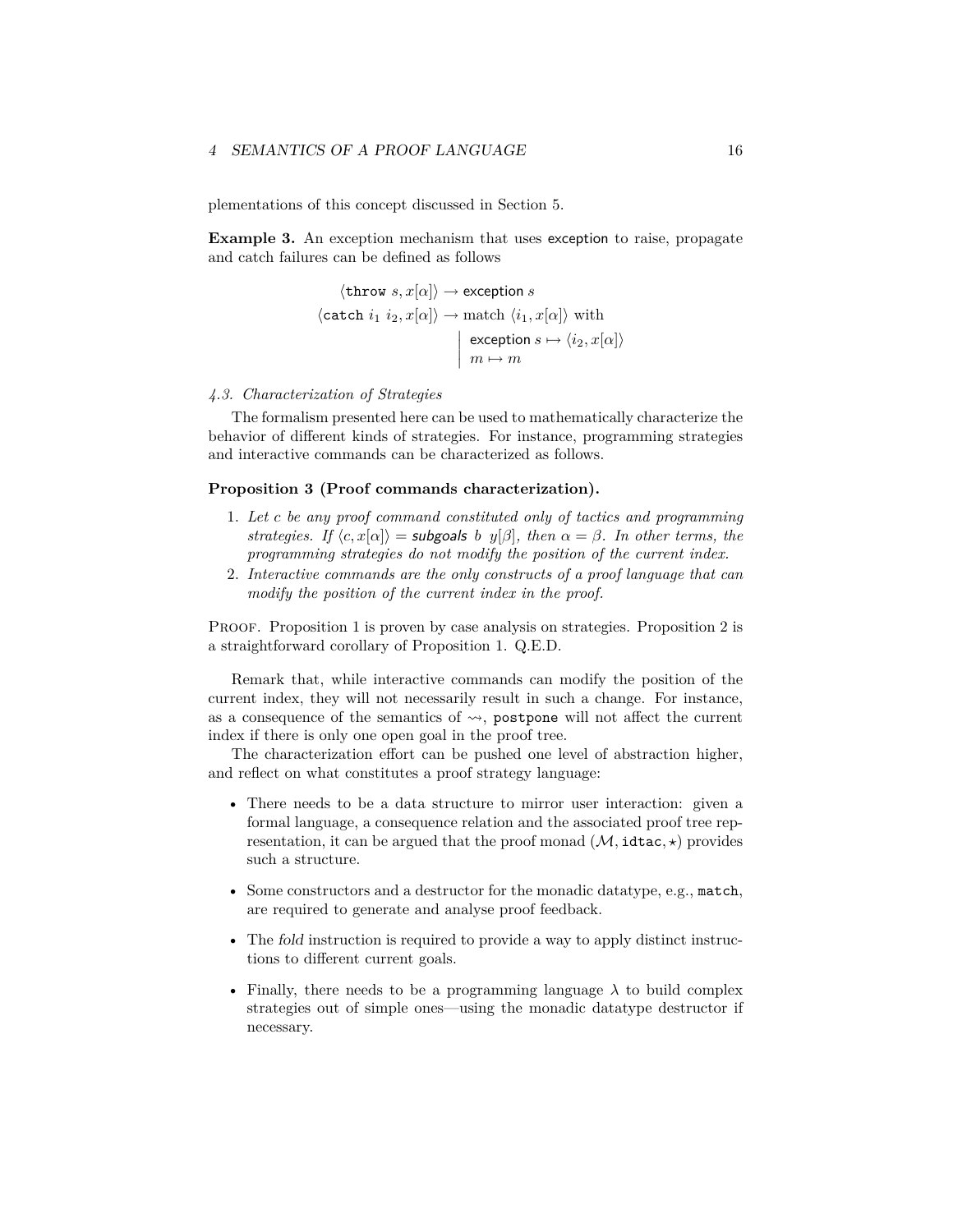#### 5 IMPLEMENTATIONS 17

The inclusion of the fold operator into this list suggests another kind of presentation of the proof monad, one that complicates the underlying categorical foundations but simplifies the characterization of a proof strategy language. Indeed, consider the  $n+1$ -ary strategy  $i_0$ ;  $[i_1, \ldots, i_n]$  as an implementation of a monadic composition operator.

**Conjecture 1.** *There exists an extension of the theory of monads, where the operator*  $\star$  *is n*-*ary on the right. The monad laws for this construction are the left and right unit:*

$$
\mathtt{idtac} \star (i, \dots, i) = i
$$

$$
i \star (\mathtt{idtac}, \dots, \mathtt{idtac}) = i
$$

*and associativity:*

$$
i \star (i_0^1 \star (i_1^1, \ldots, i_{n_1}^1), \ldots, i_0^m \star (i_1^m, \ldots, i_{n_m}^m)) =
$$
  

$$
i \star (i_0^1, \ldots, i_0^m) \star (i_1^1, \ldots, i_{n_m}^m)
$$

*Given such an extension, the triple*  $(M, \text{idtac}, *)$ *, where*  $*$  *is n*-*ary on the right, is a monad.*

Assuming this conjecture holds, the previous list of features for proof languages can be reduced to an *n*-ary proof monad built over the proof structure, along with its datatype constructors and destructors, accompanied by a programming language of some sort.

## **5. Implementations**

#### *5.1. The Proof Monad in PVS*

PVS has an extensive proof language [36]. Initial attempts to formalize its semantics [2], although incomplete, have highlighted its complexity. In particular, it uses two kinds of exceptions, called *failure* and *backtrack*. In [19], the authors have proposed denotational semantics for a large part of this language, based on a pseudo-monadic structure. The theory of the proof monad is a direct extension and simplification of this work, and the results obtained in [19] can be trivially translated into this article's formalism.

The formalization of the proof structure allowed for a better understanding and documentation of PVS's proof language. Based on this formalization, a number of new strategies testing the proof engine feedback have been written to aid the user in controlling the prover's power. For instance, a strategy named test was implemented that simulates the application of an instruction to the proof state without modifying it and, depending on the outcome, it applies one of its remaining arguments.

Furthermore, a streamlined proof language was designed based on the proof structure, with the aim of providing instructions with very elementary semantics to the user, and hence a leaner learning curve for new strategy programmers. This language, called  $PVS^{\#}$ , has been implemented in a PVS package called *Practicals*, and is available to download at: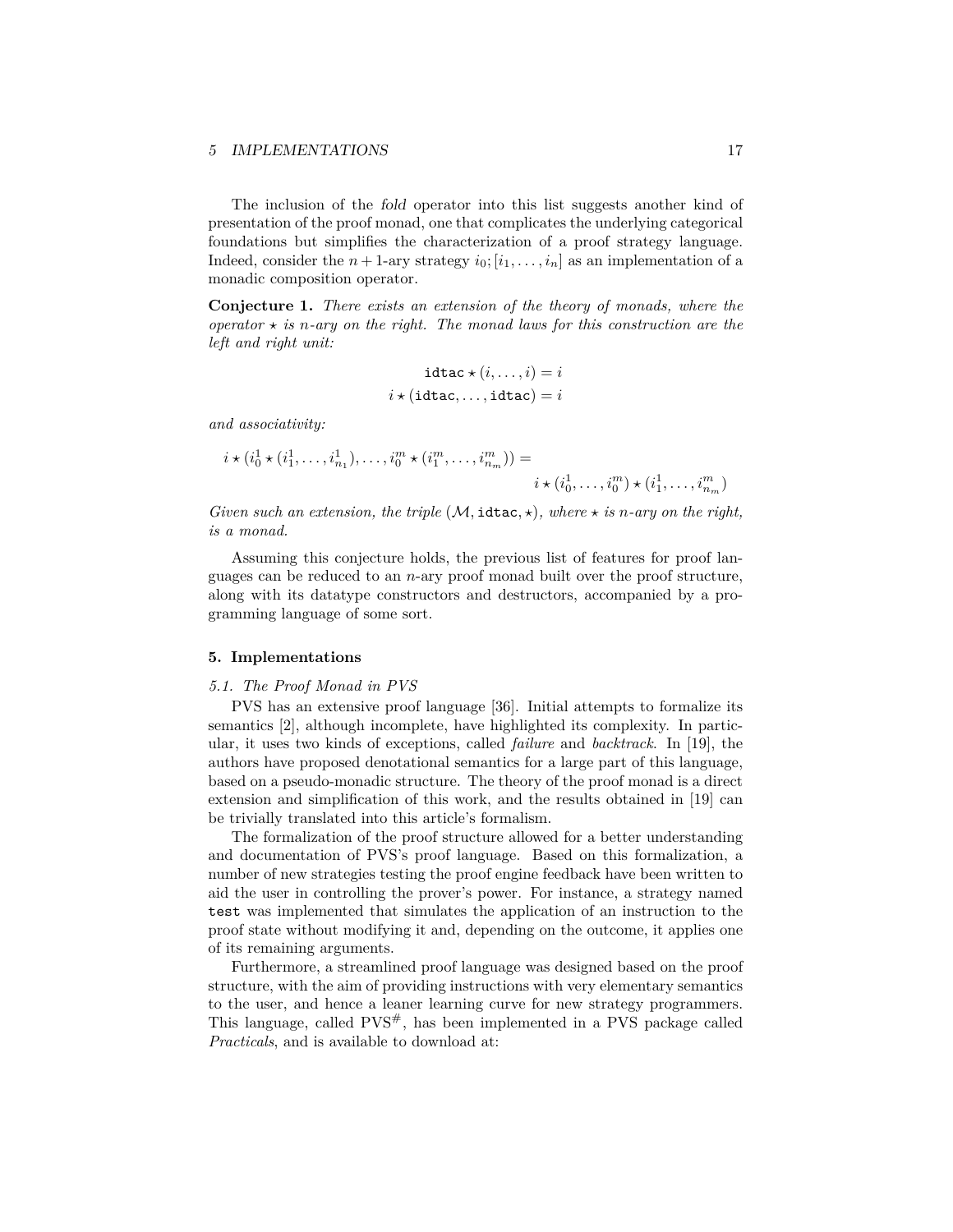## 6 DISCUSSION AND RELATED WORK 18

## shemesh.larc.nasa.gov/people/cam/Practicals

In PVS#, the *failure*/*backtrack* exception mechanism was abandoned in favor of a simple exception handling mechanism. Additionally, while PVS's original proof language was largely based on the complex  $\text{try strategy}, \text{PVS}^{\#}$ 's underlying structure is built on the simpler monadic operators.

### *5.2. The Proof Monad in FSP*

FSP is a prover intended to be used as an interface to other provers, such as Coq and PVS. Its proof development component carries a thorough implementation of the proof monad as presented in this article as a means to encode the prover-user interaction. In particular, it features the strategy constructs proposed in this paper. These constructs have been used to write proof scripts, in particular in the development of a 150 proofs-long library encoding the theory of real closed fields.

FSP is still under construction, but releases are readily available at:

# www.lix.polytechnique.fr/Labo/Florent.Kirchner/fellowship/trunk

An extensive documentation of the system and of its proof language can be found in [18].

## **6. Discussion and Related Work**

From the perspective of strategies, the type of tactics in the monadic framework is  $\tau \to \mathcal{M}\tau$ . This means that a tactic takes a proof tree with potentially many current goals and returns another tree with additional information on the outcome of the application of the tactic. This global interpretation of tactics is lifted from the local one, that maps a current goal to a one-step proof inference with zero or more subgoals. Other avenues were also explored:

• Defining an operator  $\star$  of the form:

 $qoal multiset \rightarrow (qoal \rightarrow qoal multiset) \rightarrow qoal multiset$ 

with monadic information attached to multisets. This approach ignores the global semantics of strategies. For instance, strategies that require knowledge of the complete proof tree (such as proof plans) cannot be expressed using this approach. While the semantics of proof plans are beyond the scope of this paper, it seems possible to formalize proof plans using proof monads.

What is more, the use of goal multisets entails the loss of the structure of the proof tree, an arguably significant asset when reasoning about the semantics of a proof script. This is aggravated by the complexity of the datatypes involved in the treatment of metavariables (see Section 6.1).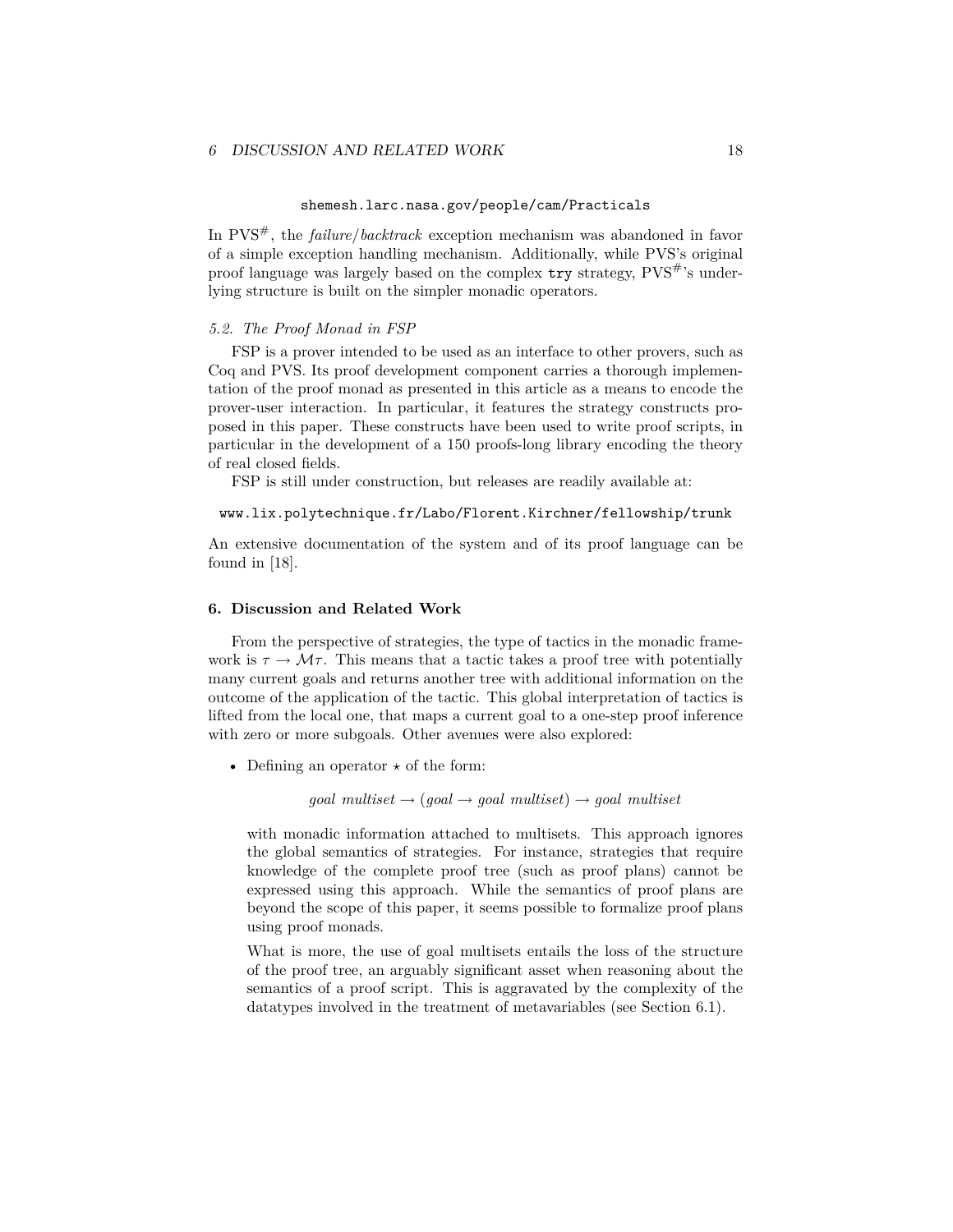## 6 DISCUSSION AND RELATED WORK 19

• Defining an operator  $\star$  of the form:

$$
\mathcal{M}\tau \to (\tau_{[1]} \to \mathcal{M}\tau) \to \mathcal{M}\tau
$$

where  $\tau_{11}$  is a proof tree with just one current goal. In this case the expression of the operator  $\star$  is convoluted, having to include a way to loop through the subgoals of its first argument. Instead, the approach presented in this paper trades a more liberal notion of tactic application (one that takes effect on a current tree rather than a single goal) for a streamlined composition operation.

The semantics of tactic application presented in this paper seems to be restrictive. Indeed, it is assumed that applying a tactic to a set of current goals corresponds to iterating the application of the tactic to all goals in order. This assumption on the semantics of tactics introduces some of the traditional limitations of LCF tactics as, for example, a view of the proof tree that is limited to the current goals. Some of these limitations can be overcome with the use of programming strategies, rather than tactics. However, this may not always be possible given both performance requirements, and the overhead involved with such a programming paradigm.

## *6.1. The case of existential variables*

There exists an advanced feature of procedural theorem provers that complicates the semantics of tactics: *existential variables*. In a number of theorem provers, existential variables are used to represent incomplete formulas, and facilitate proof development by deferring some of the guessing work to a later point. As such, they can be shared between different goals, and they can be instantiated as a side-effect of some proof instructions. While this has no impact on strategies, it requires tactics to be considered as acting on a more global structure, instead of local goals. It is possible to deal with this extension in a modular way, for example by dealing with the goals locally and widening the scope as needed, but this significantly complicates the semantics of tactics.

Furthermore, existential variables are treated differently by different theorem provers. In Coq, they are considered separate from the proof tree, and can only be manipulated by specific tactics. This isolates the problem to a few corner cases, that can be dealt with, for instance, by adding a map of these variables to the proof tree structure. In Matita [3], however, they are considered an integral part of the proof tree, and goals can be discharged as a common tactic side-effect. Proof monads can be extended to cover this use by promoting an approach similar to Arnaud Spiwack's, who is currently working on a way to represent dependencies between subgoals in Coq [37]. In this approach, all the goals that contain an existential variable can cross-reference each other, and the definition of a current goal would comes to encompass all its dependent subgoals. A tactic that needs this piece of information can then access the cross-referenced goals.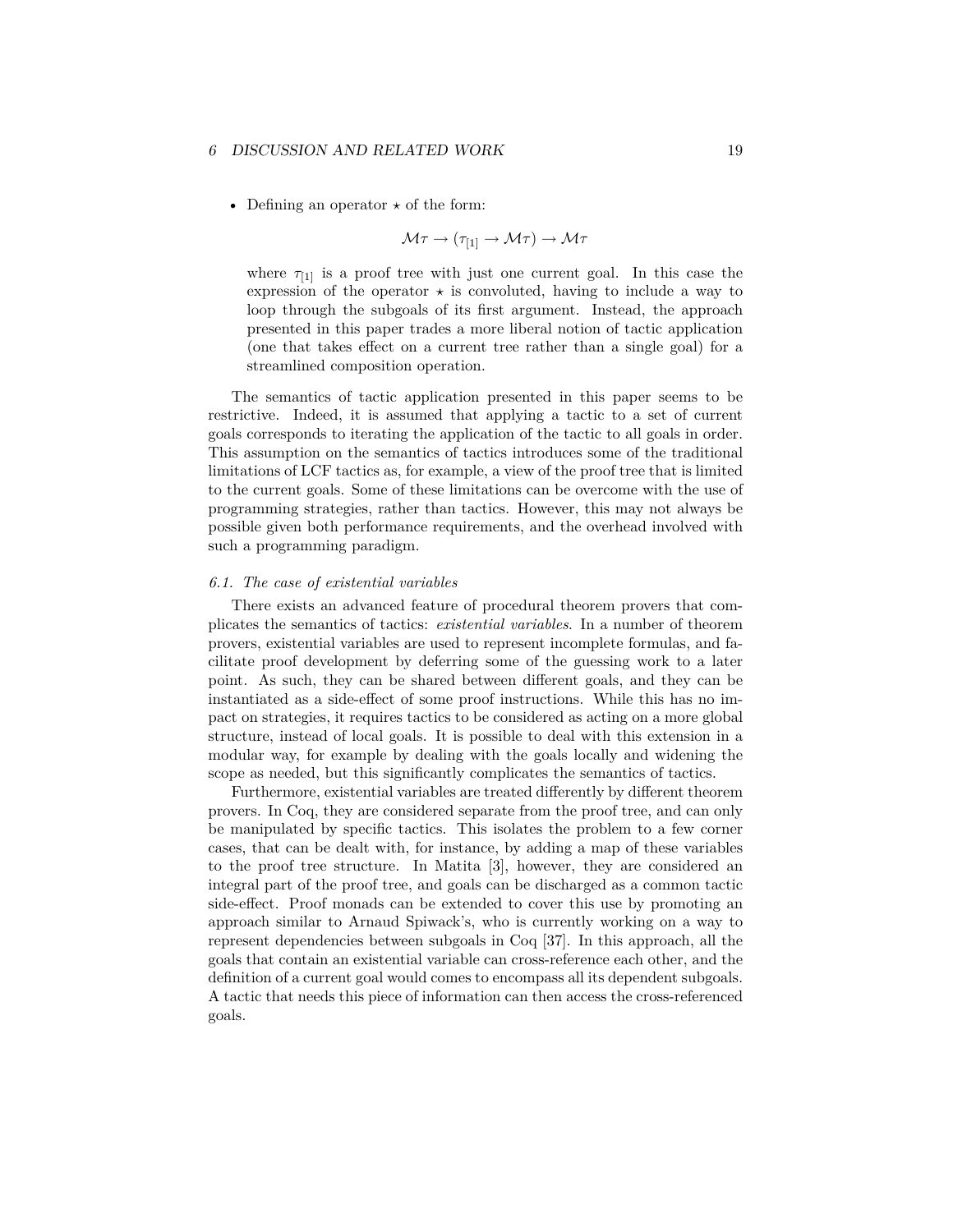## *6.2. Related work*

Delahaye [10] made the first attempt at formalizing the semantics of Coq's proof language. He proposed a language called  $\mathcal{L}_{pdt}$  and provided its formal big-step semantics. However, these semantics were coupled with the semantics of lower-level tactics, making it difficult to abstract the principles of his design from his implementation of a logical framework. Using the constructs inherited from LCF [13], Delahaye also enriched Coq's proof language with a few powerful programming constructs, and documented this work using informal big-step semantics.

Jojgov [15] used a notion of parametrized metavariables to describe unproved branches of incomplete proofs in the CIC logical framework. He proposed smallstep operational semantics for proof languages, but he did not recognize the modularity of the formalisms for tactics and strategies. As a result, the rules in his framework deal with whole proofs. The case of the sequence and identity strategies are only mentioned as an aside and without any reference to a monadic structure, and the semantics are largely focussed on the case of tactics.

Sacerdoti, Tassi, and Zacchiroli [8] recently formalized and implemented an innovative step-by-step evaluator for some of the strategies in the LCF proof language. In doing so, they expressed the small-step semantics of their language and discussed the human-prover interaction. In their work, they treated proofs as collections of lists (context, continuation, open goals, etc.) and they did not make the connection with monadic structures.

Martin and Gibbons [27] in an unpublished note remarked that Angel's [26] proof language had a monadic structure, and generalized their observations to a generic proof language. Their note is based on the same intuition as the one presented in this paper. However their development avoided any description of a proof datatype, only mapping proof language constructs to monadic operators. Furthermore, their proof language was minimal and the extension to some of the tactic combinators presented in this paper is not straightforward.

An interesting comparison can be made with frameworks for combinator parsing [39] that, like the work presented here, propose a sequencing operator. However, unlike proof languages, those frameworks provide support for alternation, i.e., parallel application. The closest feature to alternation in LCF-style theorem provers is the strategy orelse, which does not provide the aggregation feature of alternation. Instead, this strategy applies its arguments sequentially until one succeeds. This feature could be used in dealing with proof search strategies, a key features of automated theorem provers, by helping model the construction of the search space.

Rewriting strategies [7] use state information similar to the monadic structure presented in this paper. Moreover, the structure of proof trees is also similar to the structure of *terms* used by rewrite systems. However, rewriting strategy languages do not have interactive features as proof languages of procedural theorem provers do. In this area, the link with rewriting strategies has recently been investigated [17] and the relation to deduction modulo [11] is being examined.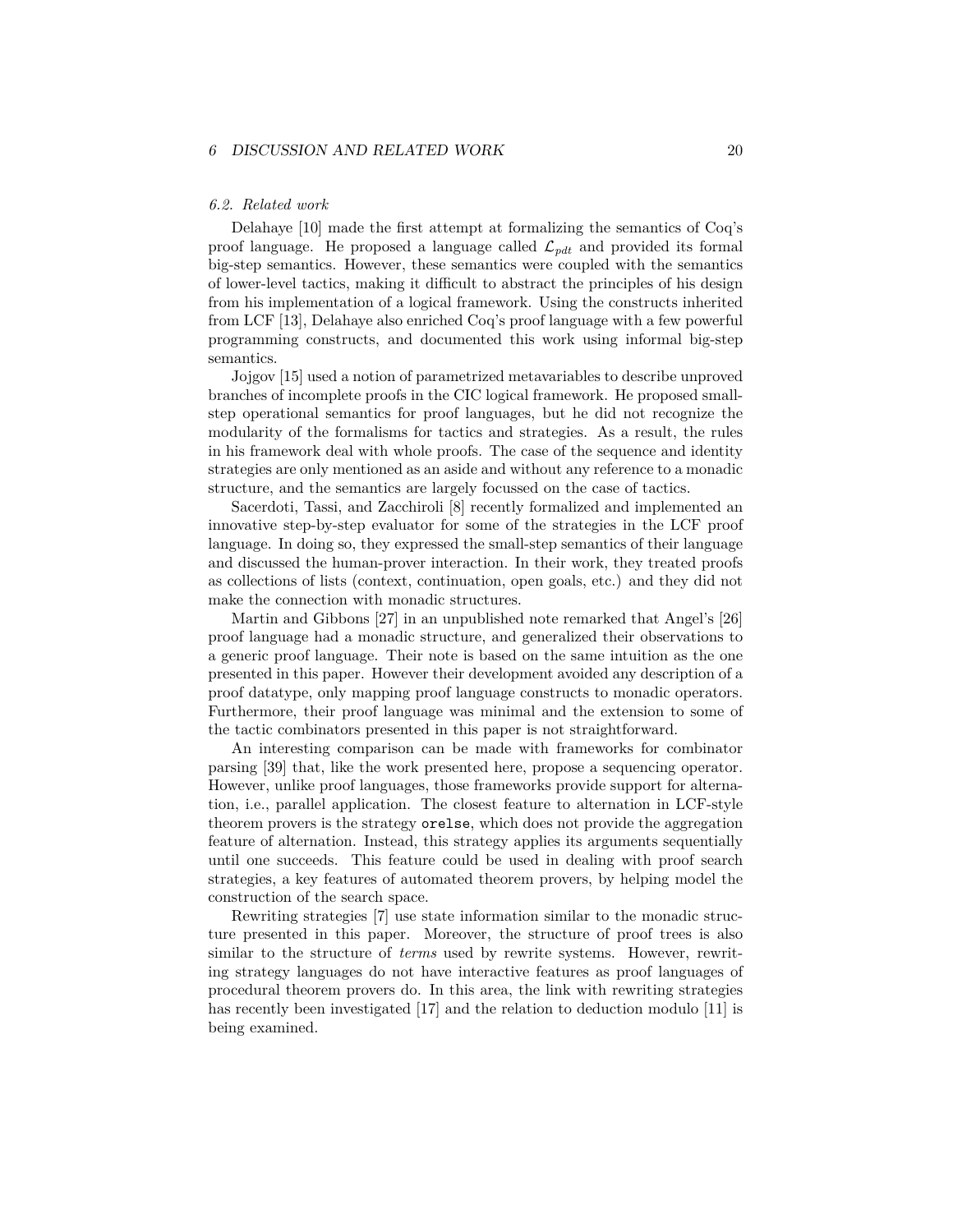## 7 CONCLUSION 21

## **7. Conclusion**

This article has presented a mathematical structure designed to express the complex semantics of procedural proof languages, and in particular the humanprover interaction of these languages. It has been shown that a monadic construct, combined with a careful abstraction of the concepts of proof trees and current goals, is expressive enough for this purpose. In this sense this result is in line with those obtained in the theory of programming languages, where the same kind of monadic constructions have been used to add imperative traits to functional languages.

An important feature of this formalism is that it relies on a representation of proof trees that is not tied to any particular logical framework: this ensures that it can be used to formalize all kinds of different proof systems. This feature has been illustrated by using the proof monad to express the semantics of the proof languages in two different proof assistants: PVS, which is based on typed higher-order logic, and FSP, which is based on an untyped first-order logic.

The main contribution of this work is in the field of proof languages design. The proof monad sets a formal framework for this task, where previously none existed. It also helps identify the core constructs of these languages, and suggests a dichotomy between their programming and interactive components.

#### *Acknowledgements*

The authors would like to thank François-Régis Sinot for the discussions on monads, and Albert Buronni for his excellent course on category theory at Université de Paris VII. Many thanks to the Formal Methods Group at NASA Langley and SRI International for their early review and comments on this work, and especially to Natarajan Shankar for providing the semantics of PVS's try strategy. The anonymous referees have significantly contributed to the final version of this paper, through their precise reading and discerning criticism.

## **References**

- [1] J. Adámek, H. Herrlich, G. Strecker, Abstract and Concrete Categories, Pure and Applied Mathematics, John Wiley & Sons, New York, NY, 1990.
- [2] M. Archer, B.D. Vito, C. Muñoz, Developing user strategies in PVS: A tutorial, in: Proc. Int. Workshop on Design and Application of Strategies/Tactics in Higher Order Logics, number CP-2003-212448 in NASA Conference Publication, pp. 16–42.
- [3] A. Asperti, C.S. Coen, E. Tassi, S. Zacchiroli, Crafting a proof assistant, in: T. Altenkirch, C. McBride (Eds.), Proc. 2006 Int. Workshop on Proofs and Programs, volume 4502 of *LNCS*, Springer, Heidelberg, 2007, pp. 18–32.
- [4] A. Avron, Simple consequence relations, Information and Computation 92 (1991) 105–139.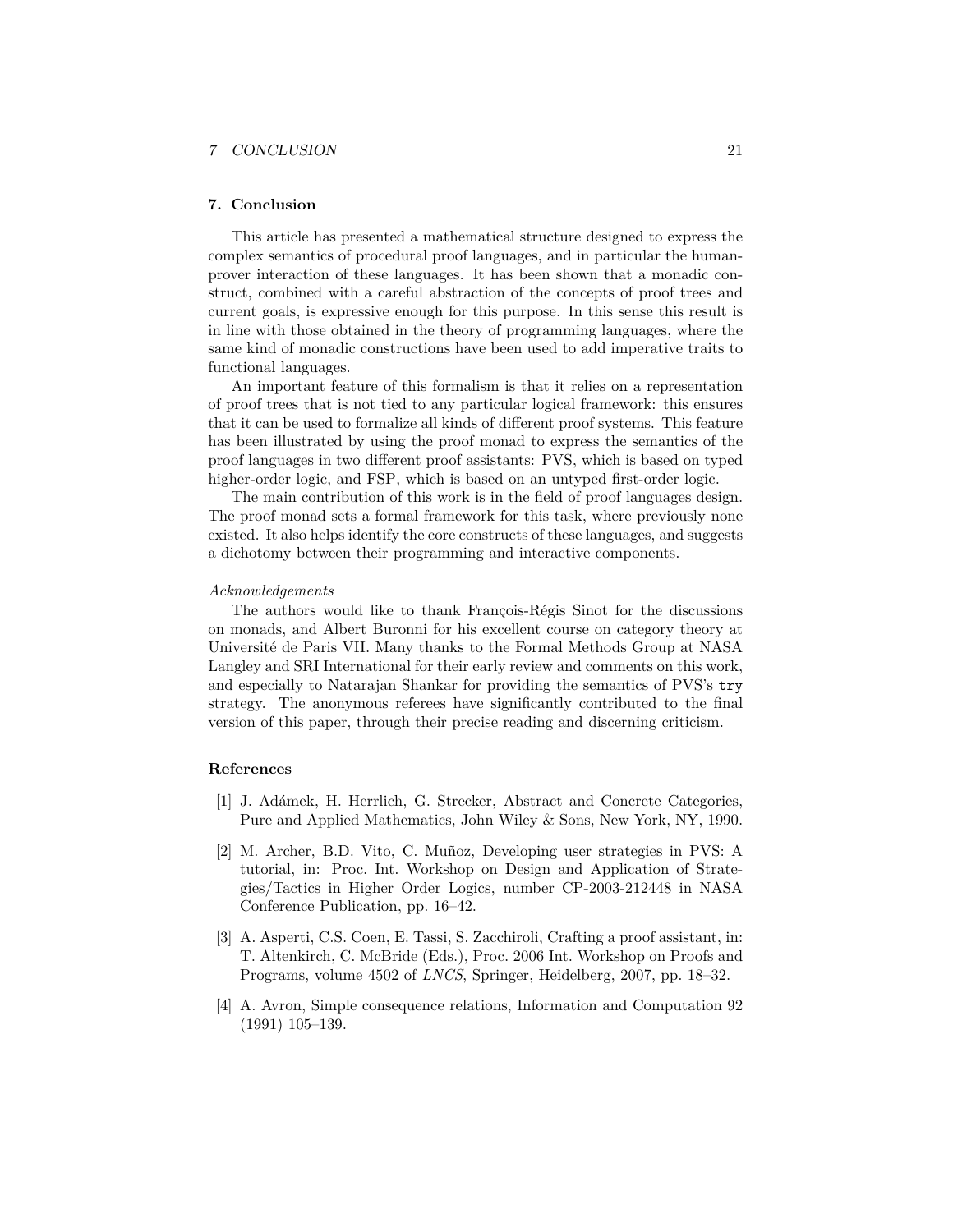- [5] B. Barras, S. Boutin, C. Cornes, J. Courant, J. Filliatre, E. Giménez, H. Herbelin, G. Huet, C. Muñoz, C. Murthy, C. Parent, C. Paulin, A. Saïbi, B. Werner, The Coq Proof Assistant Reference Manual, 2006.
- [6] A. Buronni, Théorie des catégories, 2004. Informal lectures.
- [7] H. Cirstea, C. Kirchner, L. Liquori, Rewrite strategies in the rewriting calculus, in: B. Gramlich, S. Lucas (Eds.), Proc. 3rd Int. Workshop on Reduction Strategies in Rewriting and Programming, volume 86 of *Electronic Notes in Theoretical Computer Science*, Elsevier, Amsterdam, 2003.
- [8] C.S. Coen, E. Tassi, S. Zacchiroli, Tinycals: Step by step tacticals, in: Proc. 7th Workshop on User Interfaces for Theorem Provers, volume 174 of *Electronic Notes in Theoretical Computer Science*, Elsevier, Amsterdam, 2007, pp. 125–142.
- [9] P.L. Curien, H. Herbelin, The duality of computation, ACM sigplan notices 35 (2000).
- [10] D. Delahaye, A tactic language for the system Coq, in: M. Parigot, A. Voronkov (Eds.), Proc. 7th Int. Conf. on Logic for Programming and Automated Reasoning, volume 1955 of *LNCS*, Springer, Heidelberg, 2000, pp. 85–95.
- [11] G. Dowek, T. Hardin, C. Kirchner, Theorem proving modulo, Journal of Automated Reasoning 31 (2003) 33–72.
- [12] M. Gordon, T. Melham (Eds.), Introduction to HOL: A theorem proving environment for higher order logic, Cambridge Univ. Press, 1993.
- [13] M. Gordon, R. Milner, C. Wadsworth, Edinburgh LCF: A Mechanized Logic of Computation, volume 78 of *LNCS*, Springer, Heidelberg, 1979.
- [14] B. Jacobs, Categorical Logic and Type Theory, volume 141 of *Studies in Logic and the Foundations of Mathematics*, Elsevier, Amsterdam, 1998.
- [15] G. Jojgov, Incomplete proofs and terms and their use in interactive theorem proving, Ph.D. thesis, Technische Universiteit Eindhoven, 2004.
- [16] M. Kaufmann, J.S. Moore, ACL2: An industrial strength version of Nqthm, in: Compass'96: Eleventh Annual Conference on Computer Assurance, National Institute of Standards and Technology, Gaithersburg, Maryland, 1996, p. 23.
- [17] C. Kirchner, F. Kirchner, H. Kirchner, Strategic computations and deductions, in: Reasoning in Simple Type Theory, volume 17 of *Mathematical Logic and Foundations*, College Publications, 2008.
- [18] F. Kirchner, Interoperable proof systems, Ph.D. thesis, École Polytechnique, 2007.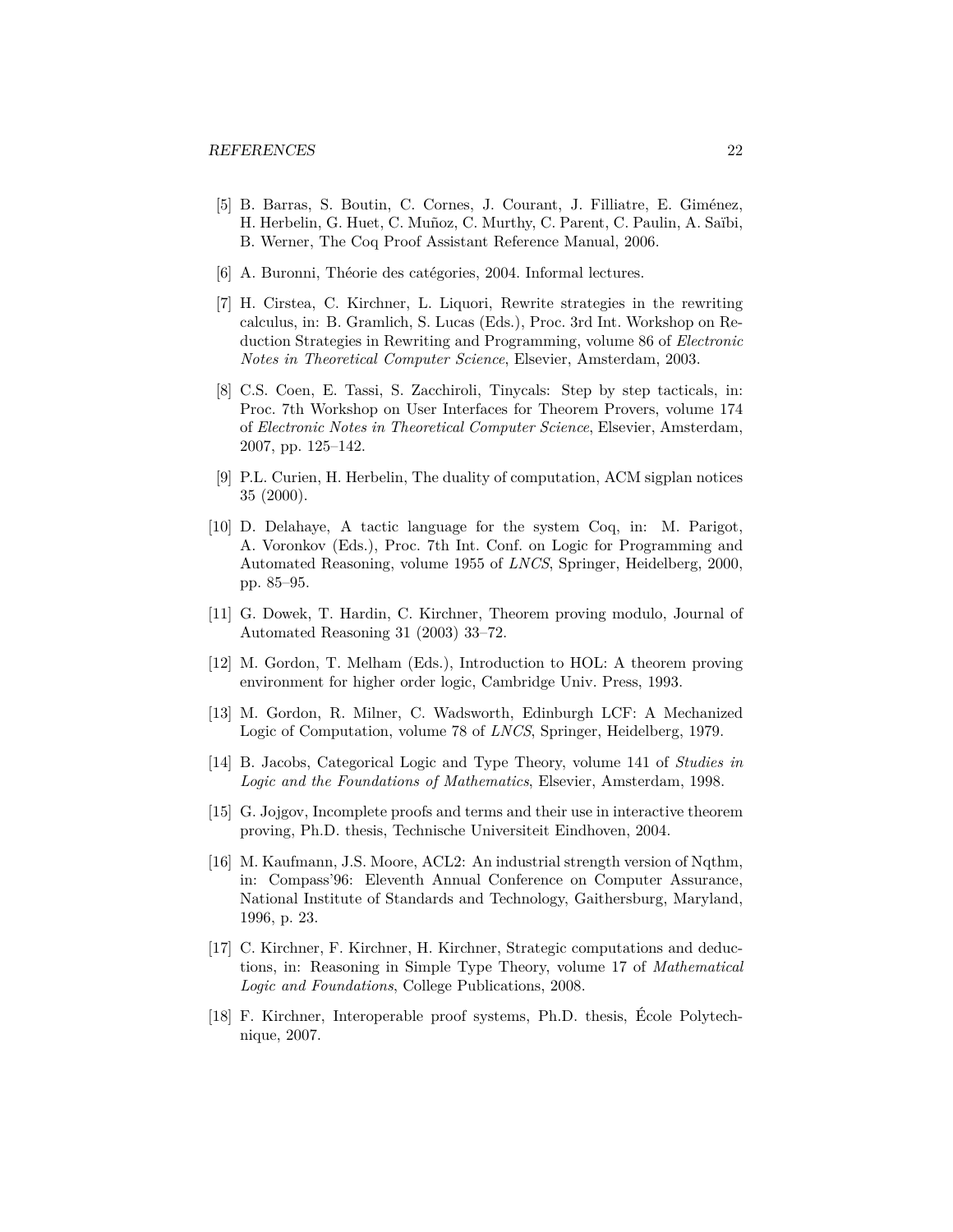- [19] F. Kirchner, C. Muñoz, PVS#: Streamlined tacticals for PVS, in: Workshop on Strategies in Automated Deduction, volume 174/11 of *Electronic Notes in Theoretical Computer Science*, Elsevier, Amsterdam, 2007, pp. 47–58.
- [20] F. Kirchner, C. Sacerdoti Coen, The Fellowship proof manager, 2007.
- [21] J. Lambek, Deductive systems and categories I: Syntactic calculus and residuated categories, Math. Systems Theory 2 (1968) 287–318.
- [22] J. Lambek, P. Scott, Introduction to Higher Order Categorical Logic, volume 7 of *Cambridge Studies in Advanced Mathematics*, Cambridge Univ. Press, Cambridge, 1986.
- [23] S.M. Lane, Categories for the Working Mathematician, volume 5 of *Graduate Texts in Mathematics*, Springer, New York, NY, 1971.
- [24] F.W. Lawvere, Adjointness in foundations, Dialectica 23 (1969) 281–296.
- [25] L. Magnusson, The Implementation of ALF: A Proof Editor Based on Martin-Löf's Monomorphic Type Theory with Explicit Substitution, Ph.D. thesis, Chalmers University of Technology and Göteborg University, 1995.
- [26] A. Martin, P. Gardiner, J. Woodcock, A tactic calculus, in: J. Allison (Ed.), Formal Aspects of Computing.
- [27] A. Martin, J. Gibbons, A monadic interpretation of tactics, 2002.
- [28] C. McBride, Dependently Typed Functional Programs and their Proofs, Ph.D. thesis, University of Edinburgh, 1999.
- [29] E. Moggi, Computational lambda-calculus and monads, in: Proc. 4th IEEE Symp. Logic in Computer Science, IEEE Comp. Soc. Press, 1989. Superseded by [30].
- [30] E. Moggi, Notions of computation and monads, Information and Computation 93 (1991) 55–92.
- [31] C. Muñoz, Un calcul de substitutions pour la représentation de preuves partielles en théorie de types, Thèse de doctorat, Université Paris 7, 1997. English version available as INRIA research report RR-3309.
- [32] S. Owre, J. Rushby, N. Shankar, PVS: A prototype verification system, in: D. Kapur (Ed.), Proc. 11th Int. Conf. on Automated Deduction, volume 607 of *Lecture Notes in Artificial Intelligence*, Springer, 1992, pp. 748–752.
- [33] R. Seely, Hyperdoctrines, natural deduction and the Beck condition, Zeitschrift für mathematische Logik und Grundlagen der Mathematik 29 (1983) 505–542.